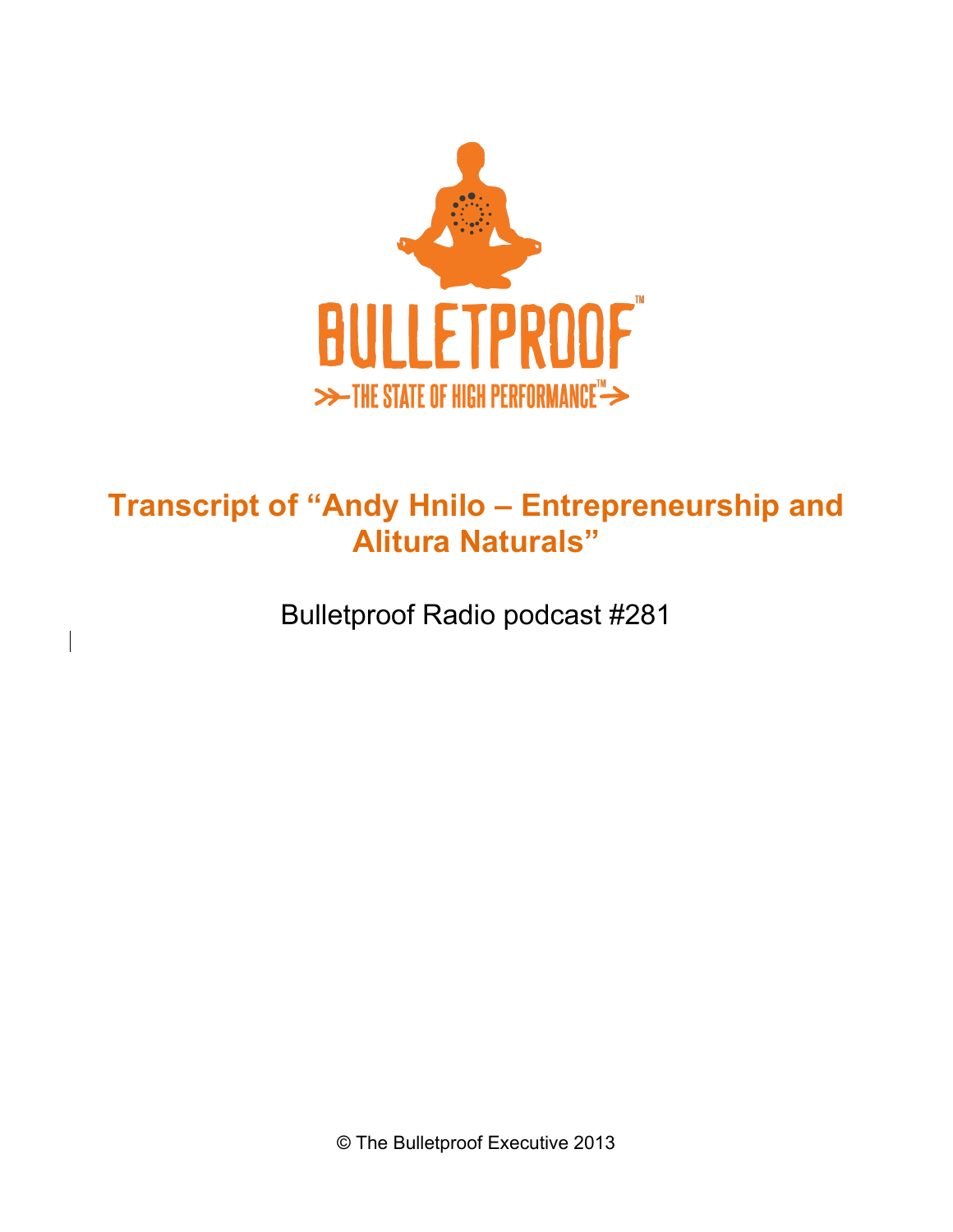

### Warning and Disclaimer

The statements in this report have not been evaluated by the FDA (U.S. Food & Drug Administration).

Information provided here and products sold on bulletproofexec.com and/or upgradedself.com and/or betterbabybook.com are not intended to diagnose, treat, cure, or prevent any disease.

The information provided by these sites and/or by this report is not a substitute for a face-to-face consultation with your physician, and should not be construed as medical advice of any sort. It is a list of resources for further self-research and work with your physician.

We certify that at least one statement on the above-mentioned web sites and/or in this report is wrong. By using any of this information, or reading it, you are accepting responsibility for your own health and health decisions and expressly release The Bulletproof Executive and its employees, partners, and vendors from from any and all liability whatsoever, including that arising from negligence.

Do not run with scissors. Hot drinks may be hot and burn you.

# If you do not agree to the above conditions, please do not read further and delete this document.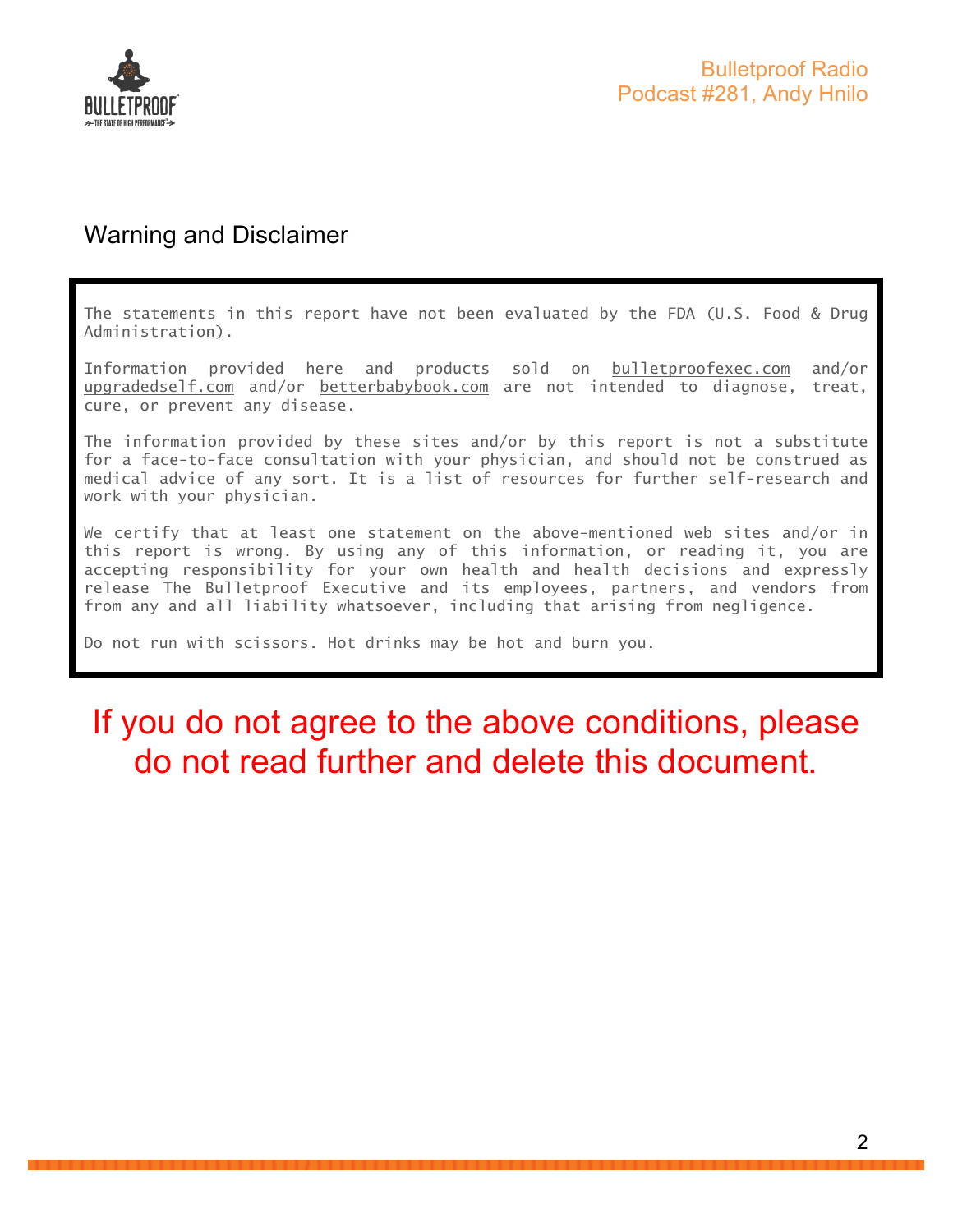

- Speaker 1: Bulletproof Radio, a station of high performance.
- Dave: Hey it's Dave Asprey with Bulletproof Radio. Today's cool fact of the day is that you have the ability to produce 8 million different combinations of genes in your sperm or eggs. That means that if you were with your partner and reproducing that there are 64 trillion different combinations of genes your baby is going to have. If you're looking to experiment with all those things, you better get to work.

Today's guest is not a stranger to Bulletproof Radio. If you're watching on YouTube, you're going to see probably some strange biohacks in the show but I promise it'll be interesting if you're driving and listening to this audio only. It's my friend and fellow entrepreneur Any Hnilo from Alitura Naturals. Andy and I have known each other for a couple of years since he first came on the show. He's a guy with multiple skills here. He's a semi pro ball player. He's been in multiple big TV shows like Days of our Lives and Hello Ladies. He's a cover model for Oakley and he's been in ads for Coppertone and things like that. He's like a model, athlete, celebrity ... Did I get all that right?

Andy: I moved out to LA to rehab my shoulder and continue to play baseball professionally but I had a movie fall into my lap. I've done so many different things like from paying rent, from bartending and doing little side catering jobs to just being a working model and actor is enough for me but to call me a celebrity or something like that I don't know about that but I'm just grateful to be here. Thank you for having me again. It's always a pleasure to be chatting with you on these podcasts. It's so much fun for me because like you told earlier downstairs I've been and I'm certainly a huge fan of Bulletproof. Bulletproof has helped me and my family so much just maintaining optimal health. It's not just saying that we're a huge fan of the product so to be working with you is huge. It's a lot of fun.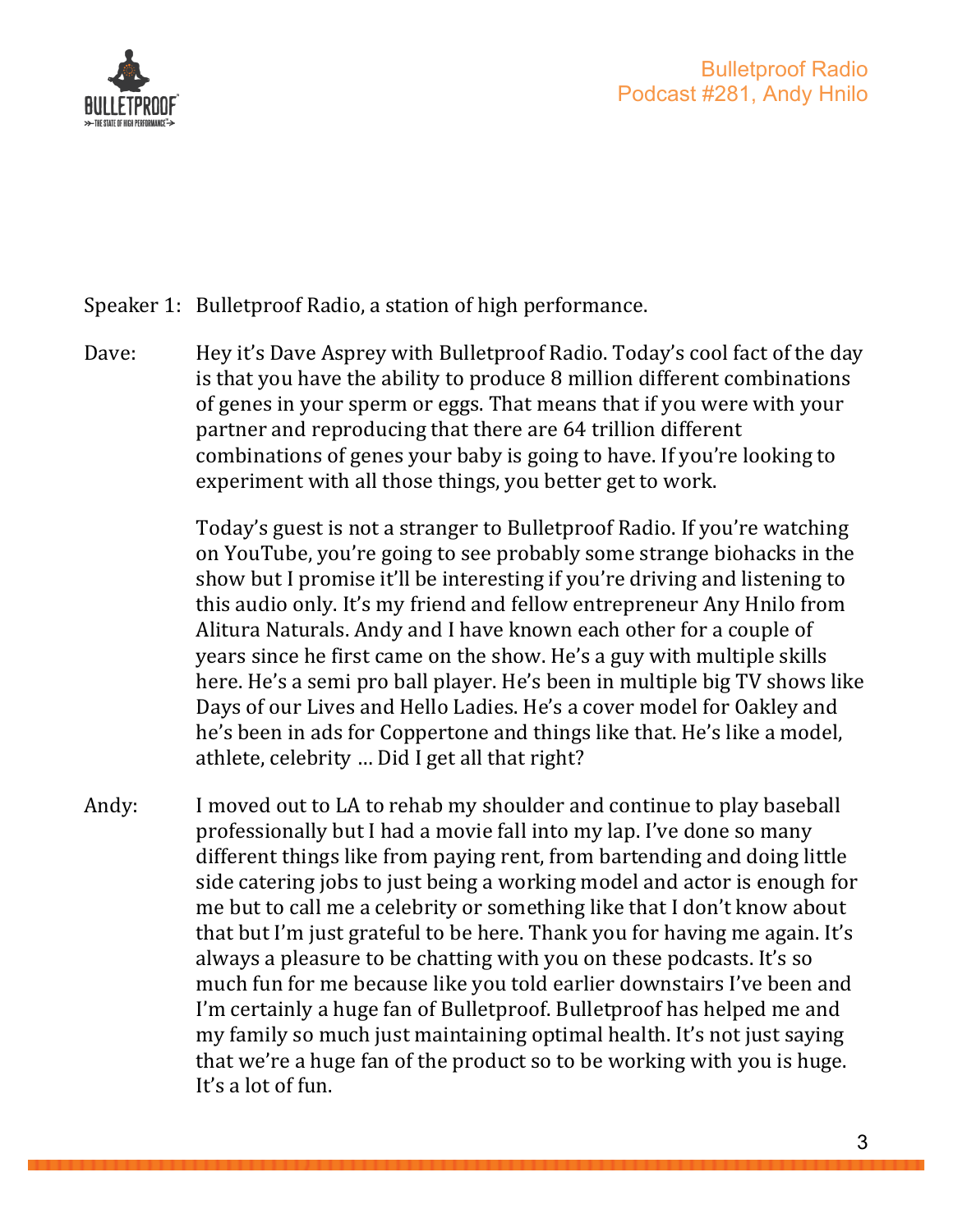

- Dave: Thanks Andy.
- Andy: Welcome.
- Dave: People might not know it but I'm one of the supporters of Alitura. When Andy first came on Bulletproof Radio a couple of years ago he told a story that actually blew me away. I didn't know the details at all but we actually posted a picture of Andy in the hospital because ... just tell like what happened. It was shocking.
- Andy: A little over 4 years ago I was hit and run over by 2 cars on Melrose Avenue in Los Angeles. I was hit by a westbound heading car. I'm heading to the east bound lane and then run over by another SUV. I completely lost consciousness, woke up in the ICU. My jaw was shattered from my chin to just beneath my ear. I had 2 titanium plates inserted, broke 7 ribs, collapsed lung, really banged up. You're in so much morphine at that time that I didn't feel too much pain. I thought everything was a joke and I quickly found out it wasn't. I see all my friends there and I've never seen them that emotional and just rocked. I was like, "Hey what's going on?" Like they're, "No don't talk." My bone was exposed through the bottom of my mouth. It was really bad.

Looking back on it I wouldn't take anything back besides just ... it bums me out and picture my mom and dad getting that phone call that I was in the ICU. It brings me down a little bit. Like I said it brought a lot of things to light as far as what my purpose is and what I'm here to do. I really think that's just not only help people who are in the state of recovery but people that I created a skin care product that led to ... it's now a line with the whole this approach of just holistic all natural pure rich nutrient dense ingredients that help regenerate the skin. I was so banged up, I had so many scars, abrasions from all around my body and I used your own big science experiment and I used my research. There's so much information out there and I didn't want to leave my house that's for sure. My job is out there.

Dave: You did something that was a bit of a miracle. You transformed what you were eating. You transformed what you're doing in your head and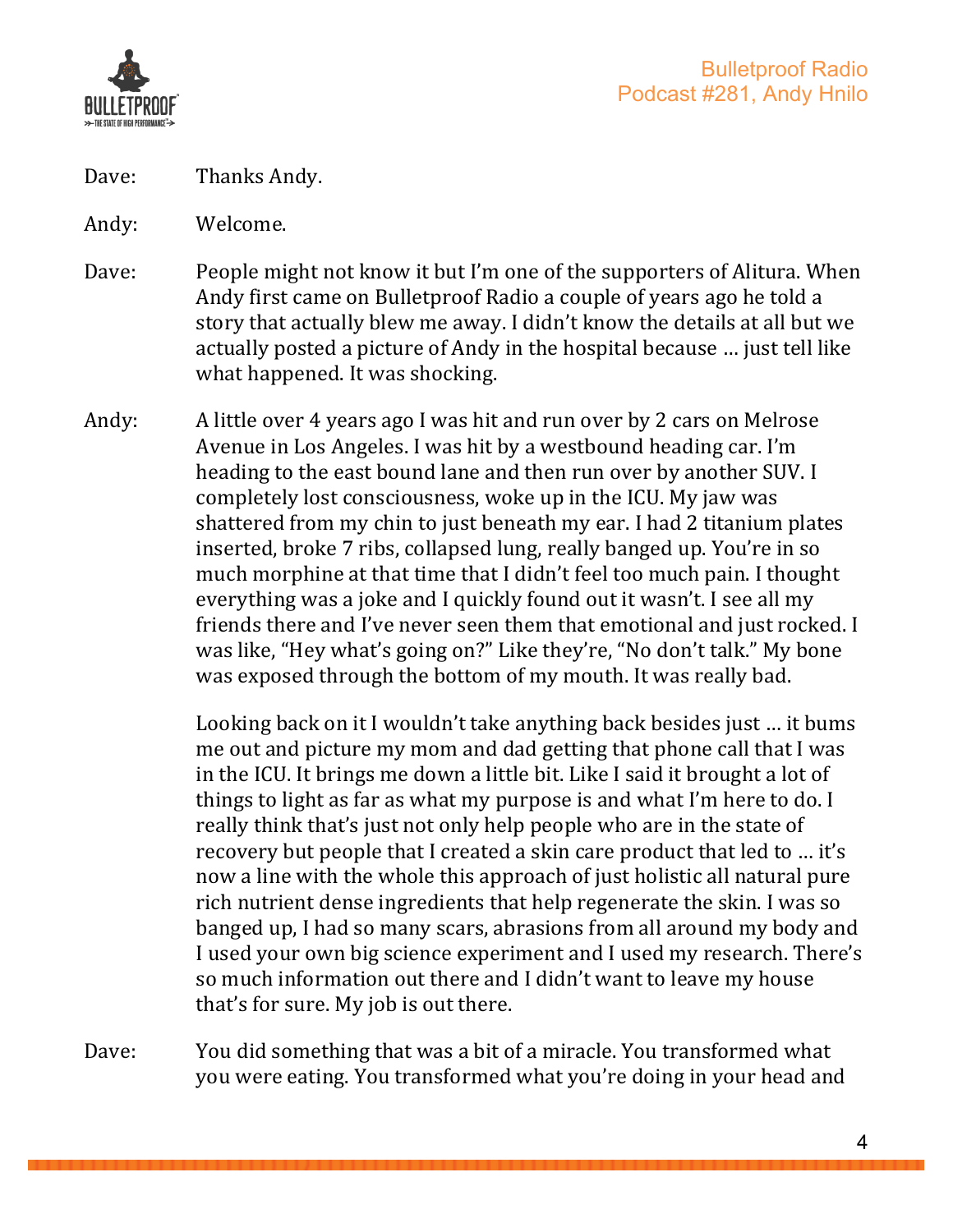

you put together what became your signature clay mask, the Alitura mask. You did that because you needed to be on the runway in 7 weeks?

- Andy: That's a good point.
- Dave: That's important to get to.
- Andy: Yeah that's true. I had a Northern California who I didn't tell about my accident and I had a job. I want to say it was like mid-May. I got to nail down that date because it was the mid May or the first week of June but either way my accident was March 20th so I had very little room to recover. I just made it my goal. I didn't want to make that phone call to them going, "Look I'm shattered. I'm not going to make the job." I did. Long story short, I got my wires out that Thursday. I got my teeth whitened that Friday and then the job was at Saturday.

I ended up walking of course I was only ... I had a big road gash on my right side and I had to be shirtless for one of the scenes. It looked terrible. My mom was over there. She was just stoked that I was working and just back to doing something that I love. Truthfully I was told that I would never would do again and that's understandable but I made it a goal of mine to prove that I could do it again and so I did that.

Dave: You went on the Bulletproof diet for sure. You're hard core. Did you already have the base ingredients for the skin stuff? You're already a model. You have to take care of your skin. Did you tweak it?

Andy: I did tweak it.

- Dave: What did you do to make your face recover way faster? They were telling you you'd never do that work again, right?
- Andy: It was just established that I would never do it again. It was like you better get enough out of insurance because you're never going to work again. It was laughable like I said. I didn't want to go out route of lawsuits or anything and I just wanted to ... like I said there was a base ... there's so much information out there but there was a craze without chemicals that I knew that it was going to help regenerate my skin and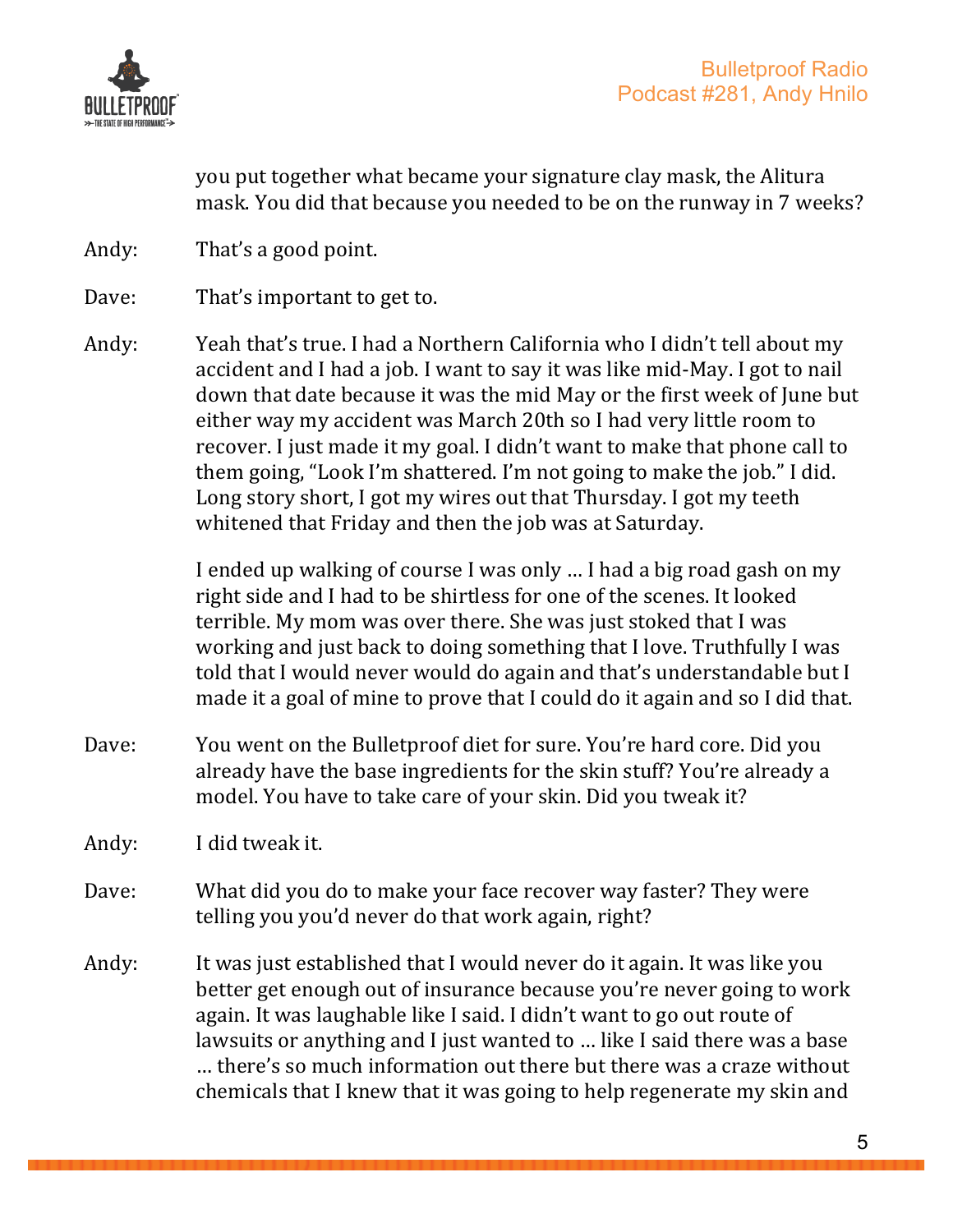

help remove those impurities from the heavy metals that was absorbed from the CT scans and the x-rays and antibiotics that I was taking. I was in a fog. I lost my zest. I felt terrible and this mask really helped me. I was doing it all over.

Like I said all my road rash and all over my face, head and it just conditioned that area and helped bring circulation to the surface of the skin. It slowly exfoliated it. Things like that colostrum really helped ... I felt really helped with the regeneration of the skin cells in that area that was so banged up. It was just removing those impurities. Not only did I see instant results of just a sense of stimulation from the circulation I was getting from the different ingredients but also just overall set of wellbeing from just a release of those toxins and pulling them up. That bentonite's huge. People take it ... a lot of the ingredients ...

- Dave: I take it orally.
- Andy: So do I. Just removes a lot of that ... like I said a lot of those impurities that cause that fog and cause that funk and that slowing state that I was in. I didn't feel great immediately but I was staying diligent with it and doing it every other day. It was like my little thing. It made me feel good. I really feel like it helped accelerate the human process as well from my scarring and abrasions.
- Dave: You did the high rate kind of fat which helps and you did Alitura and you recovered dramatically fast. When you talk about some of the first steps of Bulletproof Radio I'm like this is one of those things where no one else that I know is doing things like colostrum which is mother's milk, the stuff that comes out of a cow right at first there's growth factors in the skin. You are your own best guinea pig. After that first episode you started getting a few emails from people saying, "Where do I get it?"
- Andy: To this day that was ... I can only remember too much because it was just so overwhelming. I was on an in-flight back from Orlando. I got that little Gogo inflight. Every time I refresh my Yahoo browser because on your podcast I gave up my personal email address. I didn't have a website or anything. Alitura was not even born. It wasn't anything. It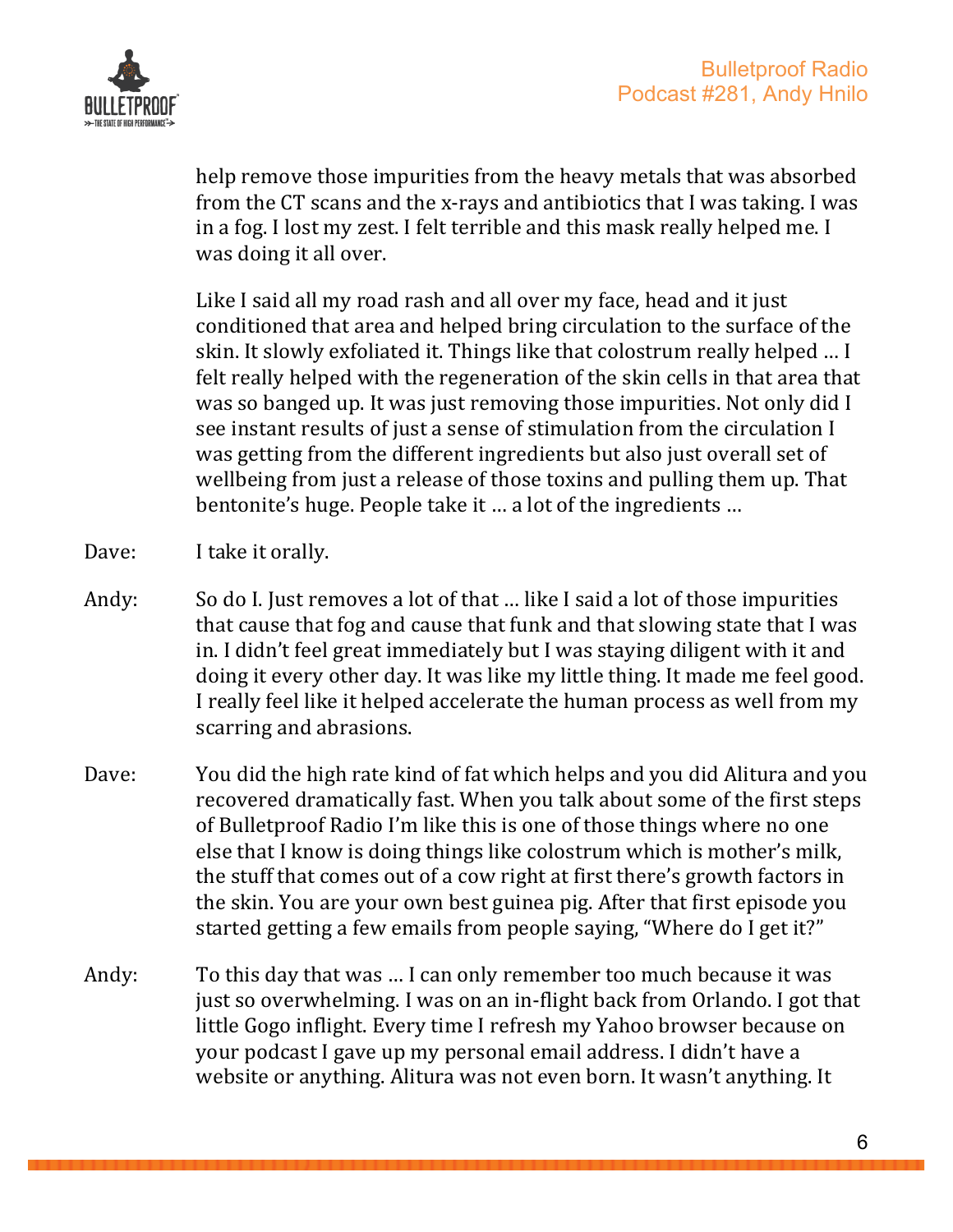

was just like, "If you guys are interested in my product, contact me." I had enough for like ... I had dozens of pounds of each ingredient. I was just running around town. The orders were flying in but also emails were flying in from people just saying how they responded to the story.

I was going to my local whole foods to the bulk section getting those bulk containers. Filling them up, handshaking them, going to FedEx, printing out that label. It was just Time New Roman font Alitura and we finally got a website. We had to go just like that. People reaching out to me and saying, "They like the product." People were saying the same thing to you. It just went from there step by step just building things like the packaging, the labelling, hiring, doing the proper. We scaled up, tried it on your site and things were history.

Dave: I want to chat with you about what's happened to you as an entrepreneur. By now people listening you figured out Andy's been through a lot physically. He had a desperate need to make some stuff to find out what worked. He used his knowledge and came up with something. Then you started this company and you're running out of cash so we entered a partnership to basically order a lot of it so you could get many pounds of what all the ingredients you needed. We've been working together as entrepreneurs ever since. It's your company you're doing what you're going to do and I occasionally have a chance to offer you advice when there's an interesting situation.

> I want to interview you specifically about the psychology of this. You've already been pretty successful. Not a lot of guys are on the cover of Oakley things and all that and you've been in major TV shows. Those are marks of success that a lot of people are aiming for. You've also been a pro ball player which is another whole set of things. You're not a stranger to success but this is a very different thing to be an entrepreneur than to be an actor. What's the hardest part of starting out has been for you?

Andy: Calculating inventory. I have 9 different ingredients on my mask and staying on top of that because I'm using different percentages. This is all out of my apartment. I moved everything out of my bedroom, that's my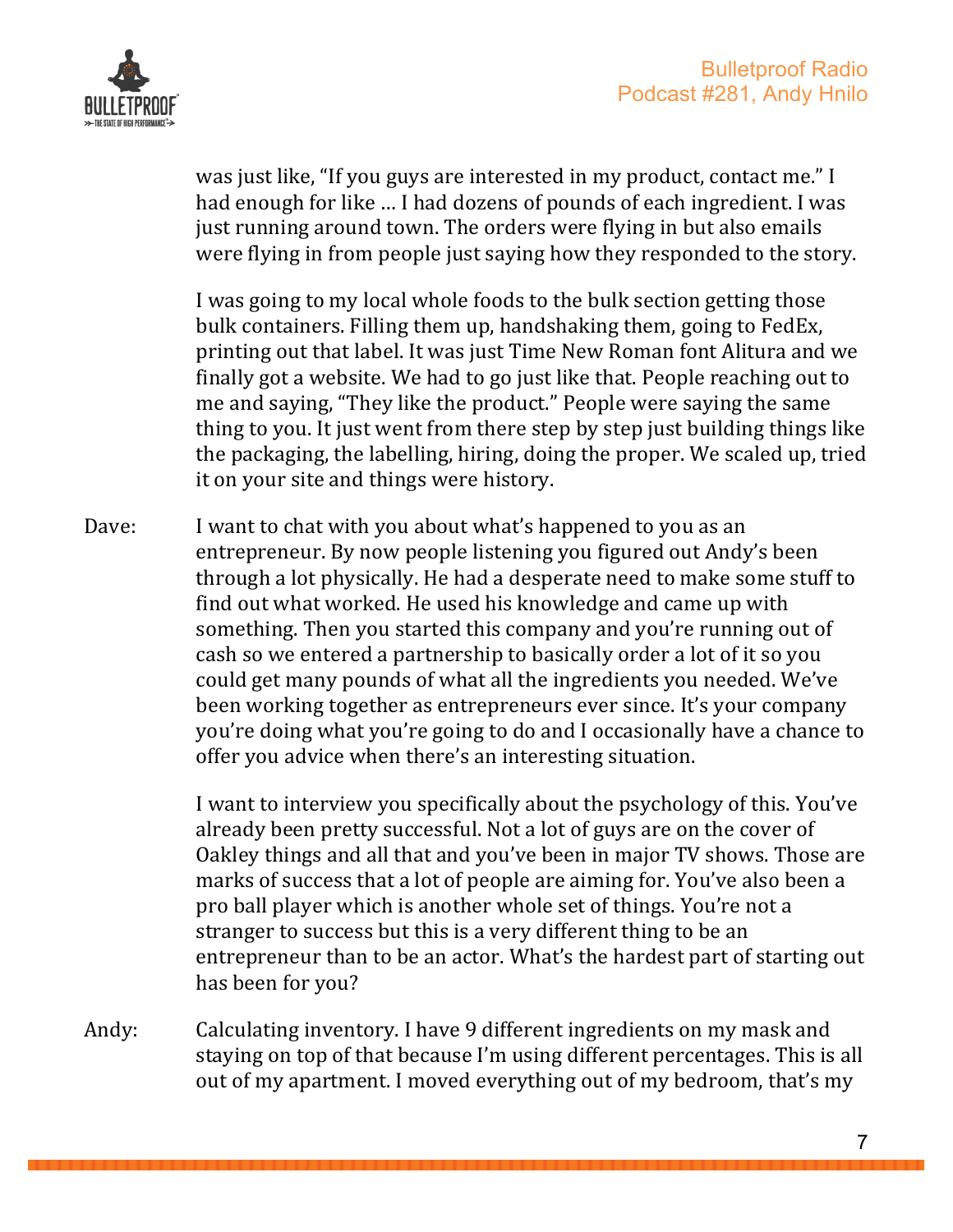

lab, I live in my living room. Having space in my apartment for those 9 different ingredients and having hundreds of pounds of those ingredients and then my jars. Say I have to order 2500 jars. 2500 jars. goes 8 ounce on a black dome that takes up ... I'm hopping over boxes. It's okay because the whole time I'm going there's nothing else I'd rather be doing.

- Dave: Is that rough on the dating life? "Come on in, sit on that pallet of Alitura."
- Andy: That's pretty much nonexistent. This is my dating life. It's my baby. There's nothing like I said else I'd rather be doing. I got the keys to this thing. I'm like, "All right, here we go." You allowed me the chance to scale up of the best ingredients from the best source of each of those ingredients that I could. I'm going into that I knew exactly the source I was going to go and then just coming out down to finding out the different percentages of each of those ingredients. Scaling up, knowing that we needed 4500 units of whatever and then having all those ingredients come at a different time. It's not like I'm going to one manufacturer.

I'm going, "Oh yeah I need enough. I need another 4500 so that's going to be 700 pounds of bentonite, 600 pounds of rhassoul." No it's like I need this. There are different percentages. I'm doing it all from 6 different sources of those 9 ingredients. That's 6 different calls I need to make based on the measurement from those ingredients. It's a lot of work but I love it.

- Dave: The operational complexity has been a problem.
- Andy: It's something you've really got to get right. It's been smooth though. I'm not trying to... but It's gone smooth.
- Dave: It's gone pretty smooth.
- Andy: Yeah. We had a couple of sell outs. Right around last year around Black Friday and the Thanksgiving time, we had to fly home actually early because the Bulletproof site was running out of stock.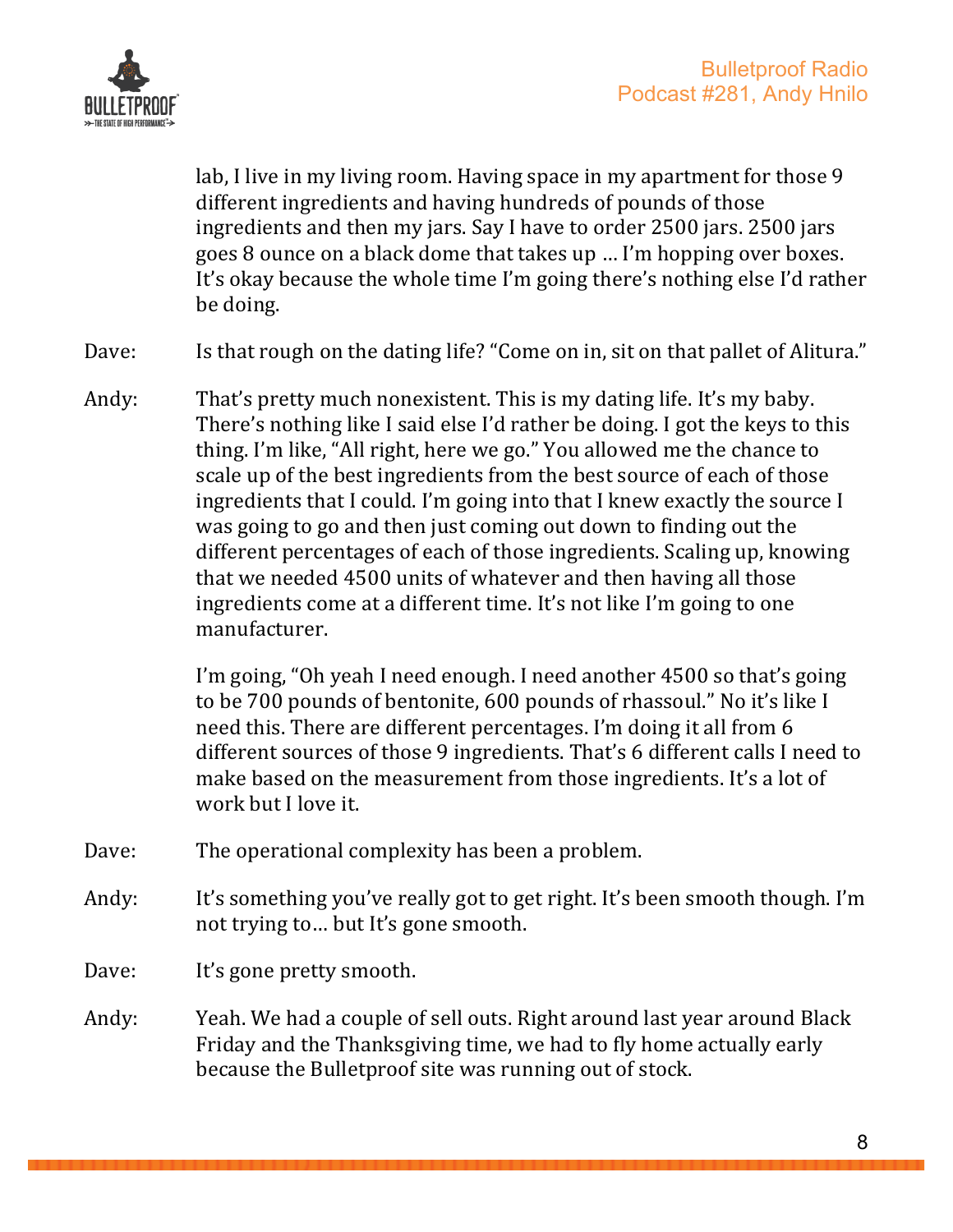

#### Dave: I remember that.

- Andy: It was an awesome weekend. I did like 758 units overnight with the help of a couple of people. Yeah we just got those out. Stuff like that it's exhilarating. You run on pure adrenaline. When you're doing something that you absolutely love I know it's like a total cliché but it's like there's nothing else. I don't really need sleep. I wake up stoked to keep it going again.
- Dave: Being an entrepreneur is like that, right?
- Andy: Yeah.
- Dave: It's fun the way that you mentioned something. For the first probably a year and a half, 2 years I don't know the exact amount of time but I carried Alitura on the site just to keep your revenues high as you're growing your own business. A couple of months ago you're big enough. You are your own company now. You've got your operations. You've got your website and all. We transitioned over. People order Alitura directly from you which is just a sign that your company is there and that also means that they're buying directly from you which supports your company more than having a wholesale distributor. For people who know that's been on the Bulletproof site you can order straight from Andy which is good for his business.

Operation complexity, in physical products for entrepreneurs that knocks a lot of them down. Does this whole perspective that people have around I'm going to sell information products. I'll sell software. It cost nothing to make a new one. That business is getting overcrowded. There's a a whole number of people using the same recipe to market themselves as gurus. They're all selling relatively high priced information products but there's a limited market for that.

When I started Bulletproof, I'm like, "I want to provide tangible value. I want to do something different, something where you can feel difference but something that's real." Knowledge is priceless but knowledge is also becoming pretty close to free which is why give away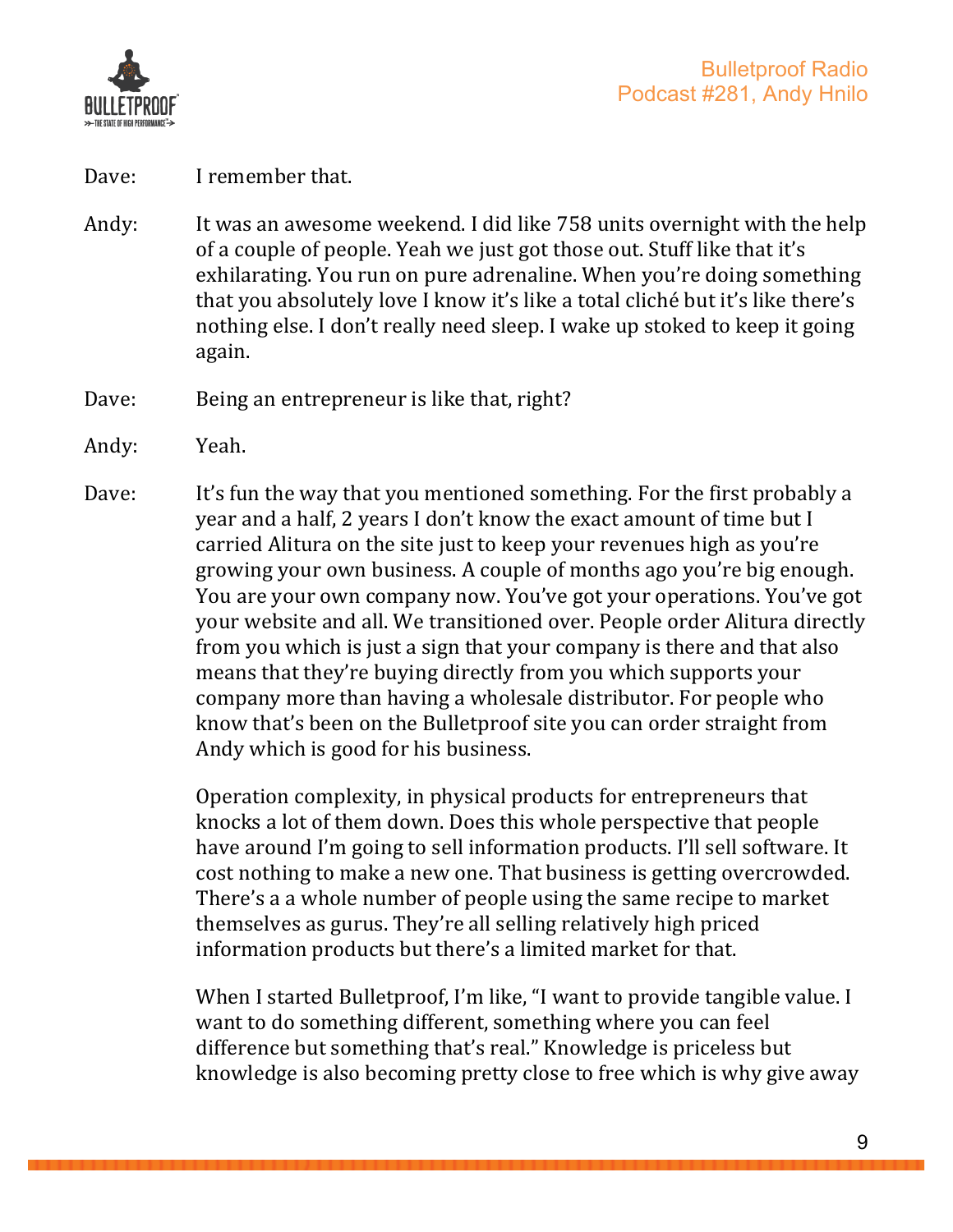

a lot of knowledge. You did the same thing. What happens to those of us who go into physical products is pretty predictable. "Oh my God I just ran out of inventory." People don't think about this unless they're entrepreneurs or they're involved in operations. It's hard for you and me to know someone is going to mention this on the Today Show.

- Andy: Exactly, yeah.
- Dave: If that happens ...
- Andy: Boom, boom, boom.
- Dave: Yeah. I finally had 2 months' worth and I had 2 days' worth and it takes me 3 weeks to get it. The good thing is people who buy from guys like you and me we're just out there. They pretty much understand that at certain point and you can just say, "Look, I'm going to send this to you as soon as possible with a discount, with my apologies. I didn't plan this but I'm doing my best to bring something special to you." You went into that which is predictable and normal. They entered that as you raise funding and all.

What I want to know about is this is a show about high performance and how people kick ass. You've grown Alitura pretty nicely in a short period of time but I want to know about the psychology of performance. Operations and all that stuff was there. Tell me about a time when you had like massive uncertainty in Alitura. Where you like, "I don't know if this is going to work. I don't know if I'm going to get this done." Was there a time when  $\ldots$ 

Andy: No.

Dave: You never said... you've just been on a mission huh?

Andy: I really hope that doesn't come off ... I'm a firm believer in just ... because if I can't control it I really hope this ... we're good. It's just like it's a belief that I just know. I'll do whatever it takes to make sure this thing works. Also with that said I keep it relatively simple. Get the orders out that day, maintain perfect customer service with that. If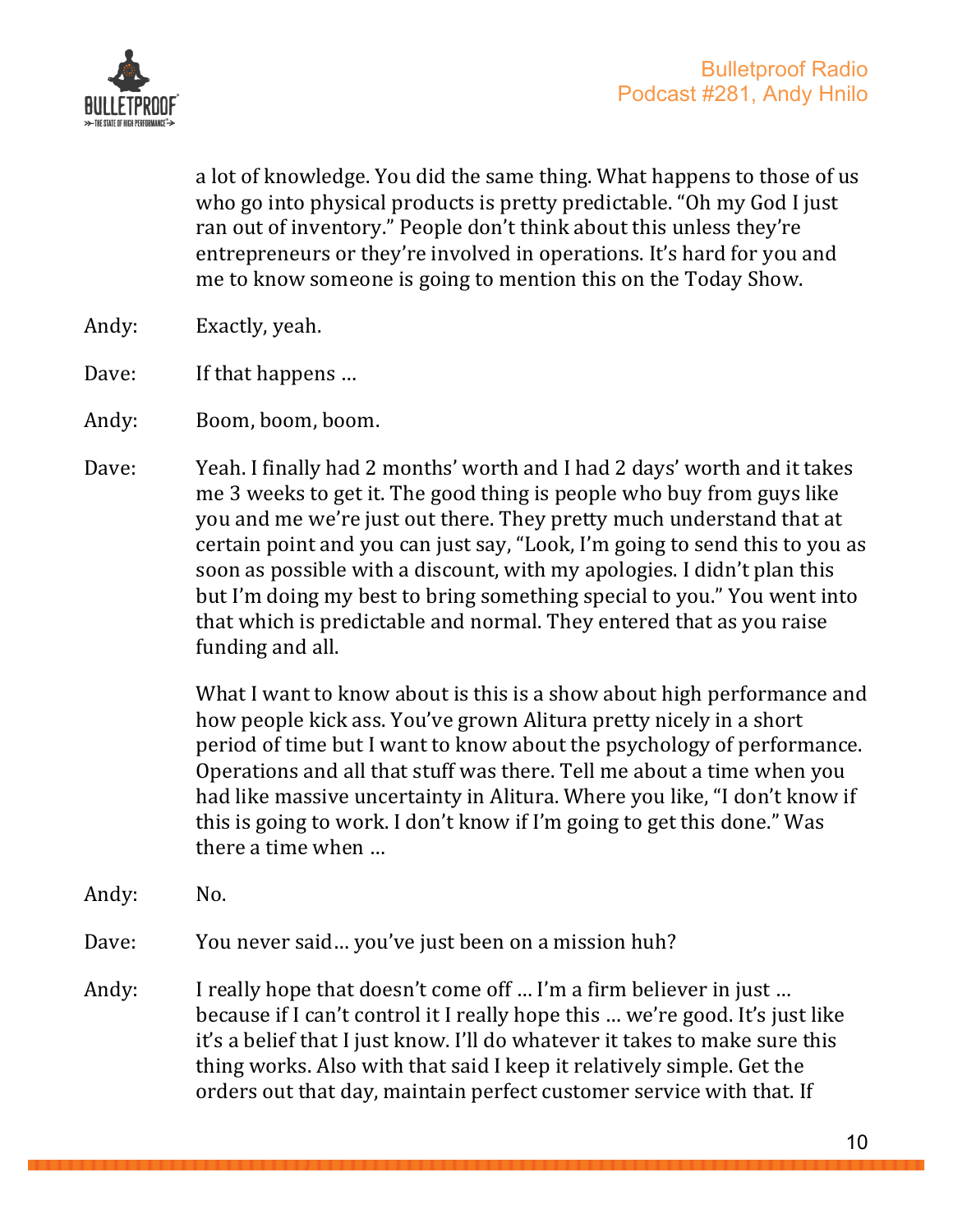

anybody has any type of issue, there's a way to diffuse that issue and just make sure it's perfect whatever it is. Make sure they're happy. Then as far as the products, it's pretty straightforward. I've been doing this for years.

- Dave: Now you're deflecting from the question. When did you right here in your heart feel uncertainty or fear and you're talking about customer service. I don't believe you. No entrepreneur that I've ever met is able to execute the way that you've executed or they have executed without some time being up late at night going, "I really don't know what I should do next." You've called me on these things man. "Shall I take money from this investor?"
- Andy: Okay, that's a good point.
- Dave: "In international distribution, what if I make the wrong decision? Will my company fail? Will I put food on the table? You have to have had those thoughts because you're human.
- Andy: You're absolutely right. It's all been so exciting for me". It never raised like anxiety the whole time I've embraced it. It's just been like, "This is what I've always wanted to some type of business that I created." Sure this is a tough decision but what else would I rather be doing besides ...
- Dave: The sense of mission is what's overwhelming any doubt or uncertainty or anxiety.
- Andy: Yeah. It's all going to work out. I have an unbelievable network as far as like you, my dad, awesome business partners who are going to help me through whatever tough decision of running a business. Sure, it's really tough and there are decisions that just rock you. They're never easy but it's never raised any like cortisol response as far like stressing me out. I've been like, "Okay." I've always just felt like I was going to be led towards the right decision. The decisions are never easy. If I add a certain preservative into my night cream ...

Dave: It's all natural preservative I hope?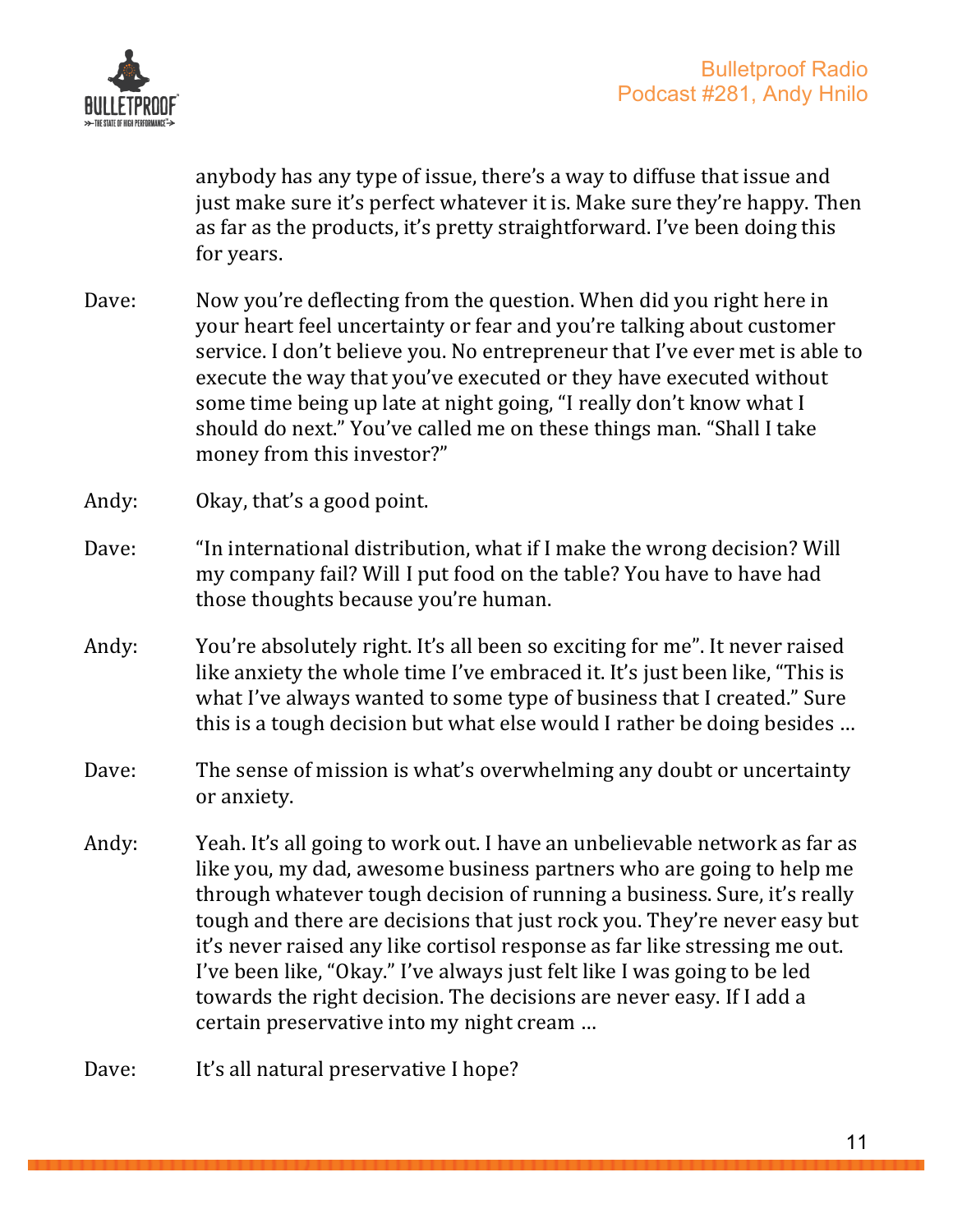

- Andy: Absolutely all natural. I wouldn't ... but that's the thing it's like I've had no preservatives in my moisturizer. For my night cream, now that we're digging in with fingers there's a chance for microbial growth.
- Dave: You're just talking about like the formulation options there.
- Andy: Yeah like grapeseed. It's extremely tough. That's a decision an example where you we're talking about the really ... it doesn't stress me out but it really ... I just waive back and forth. It'll take me a week but I really feel like I'm going to make the right decision. It might take me a little longer. It's like when I'm out of the restaurant, it make take a long time to order the red but I always pretty much going to get the right thing that I like. It takes a while to get it right.

As far as ingredients, those have been the tough ones. Certain partnerships money wise investors, distributors from across the world but those are all good things. These are people that want to spread so I embrace it. I just go, "Man that's awesome." That people want to share my product with their network in Hong Kong, in New Zealand, in Australia, UK, Canada. It is difficult but at the same time I don't let it like ... I have people like yourself and a great network of business advisors to help me out through that.

- Dave: Do people treat you differently now that you're an entrepreneur?
- Andy: Certain people that I've ... in the past our relationships with kind of didn't really ... It's okay I totally get it. I was like this bartender, model, actor or athlete or whatever and I didn't really have a whole lot of things going for me. Maybe I was underachieving or whatever and that's fine. The conversations have definitely changed and that's great because I've always wanted to be taken seriously. I think we all wanted to be taken seriously and be thought of and be respected. That's all I want to do is just be respected and trusted and liked. That's what it's all about.
- Dave: Sometimes if you're an entrepreneur you want to be respected and trusted and liked but "I need to make decision. I fire that guy because he was putting the wrong amount of ingredient in my stuff or because I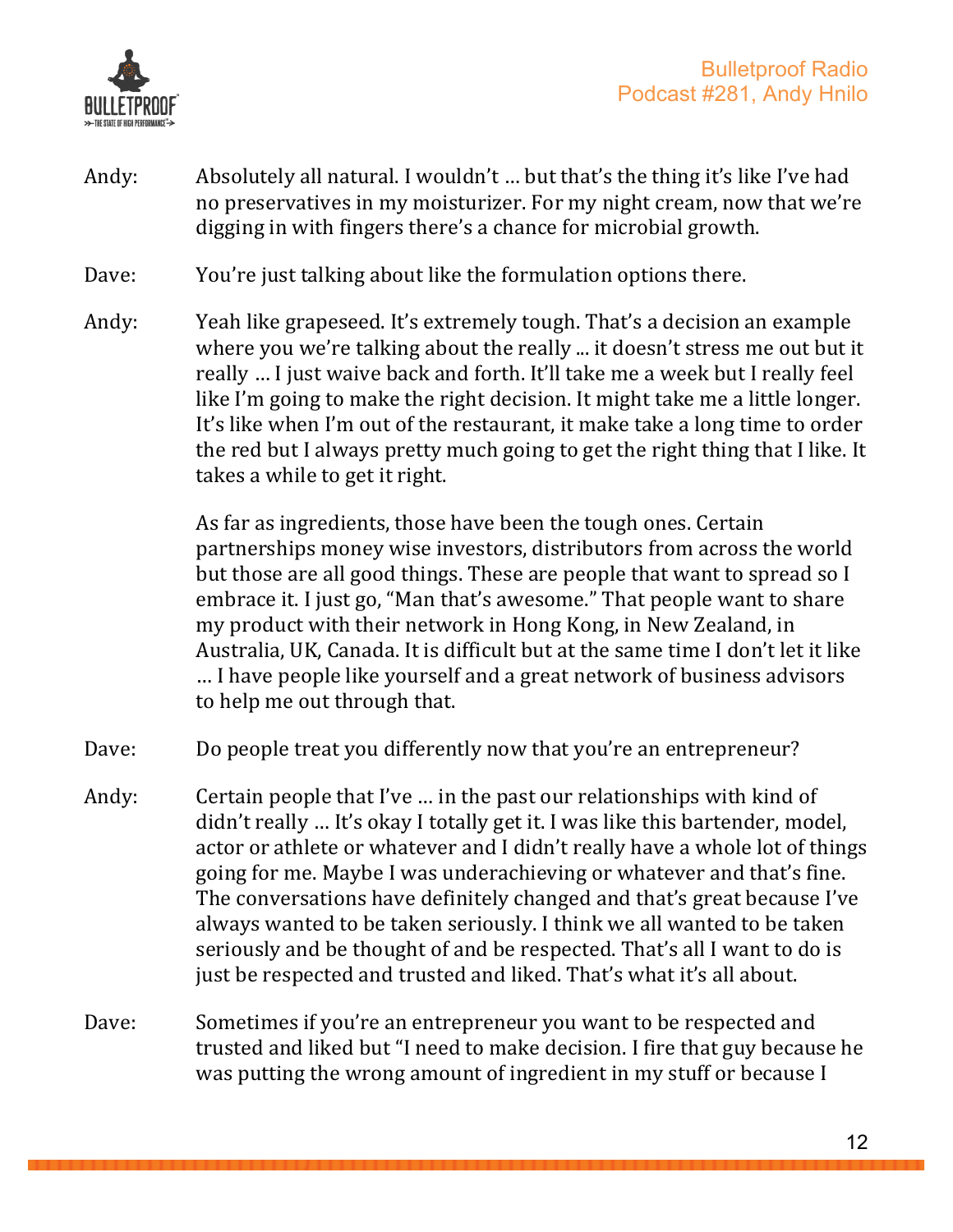

hired someone who maybe was a friend." I have no idea if you had to let any friends go but oftentimes this happens with entrepreneurs. These are the things that like create a cortisol response.

These are things that the average entrepreneur you talk to, I don't know about average, but at least half of entrepreneurs they don't sleep well. They're not even happy because they love their business like it's their baby but they also like worry about their business. Then you get this added pressure where people like, "Can I have a job with you? Can I take advantage of you?" They're not going to ask you in those way but they're thinking like, "What's my angle?"

Andy: That's a good point. I have hired friends and friends of friends and that there's a difficult situation that ensues where as far like money and a lot of it is manual labor. Important stuff but really stuff that should not cost \$25 or \$30 an hour and there's a lot of ... it's my worst but I don't know some people had said best quality or whatever but I take this stuff really personally. People obviously expect a lot. They see the money coming in because when you allow your backend offices to see the numbers coming in and they expect a certain ... I've had a couple of situations where they expect a certain amount it would just kind seems unreasonable to me.

> Like you said I've had to let ... what happens its part of running a business. You have to let people go if you don't see eve to eve. I think I'm really fair just sometimes it doesn't work out. It can't be all rainbows and sunshine but it's okay. Like I said I just do my best to be respectful and forthright with what I want, what I expect but yeah there have been some hiccups with employee situation especially because I just love going forward with people that I like and that I want to work with and I want to go forward with but I guess sometimes there's a difference of opinions. Sometimes you got to deal with uncomfortable situations but that's part of it.

Dave: You have a sense of mission. You're passionate one of the reasons I wanted to support you. One of the reasons I do support you is that you have a lot of passion for this and that sense of mission which I think is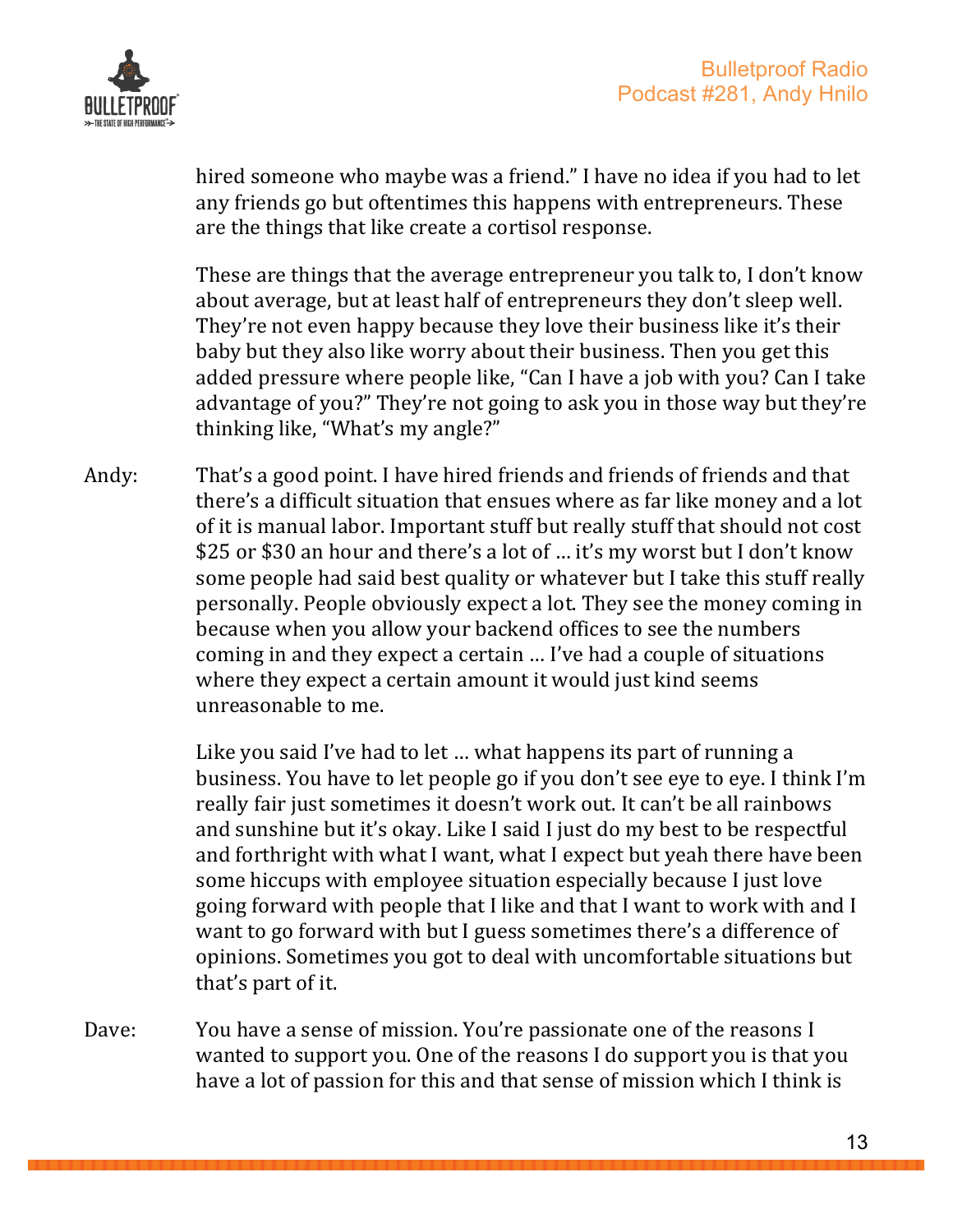



essential for like a modern entrepreneur just to stay energized. You already talked about how you can overcome adversity because you know why you're doing what you're doing. How do you maintain motivation? How do you stay motivated? I just had to tell. Someone I trusted just came in and made an incredible unreasonable demand and I'm just making this up.

I'm guessing this must have happened by now. Then you're like, "I'm actually not going to do that because it's not right for my company or for my customers or whatever else." Then you get that, "You're a total jerk Andy." That whole set of unreasonableness. How do you keep that taking a little bit of wind out of your sails?

- Andy: It's just impossible. I'm telling you. First off I live a lot of my life through ... I'm very lucky to be here. There's a perspective that I really can't ...
- Dave: Getting run over a couple of times does that, right?
- Andy: Yeah, clearly. This is such a bonus to be able ... I don't take any of that granted being able to run, work out, shoots. I post pictures where I'm stoked to be here. To have a product, to have a business that ... the emails that I get from people that counteract their acne and just overall sense of wellbeing before they wake up in the morning. You cannot put a price on that. That's...uh... wind out of my sails, that's impossible to do. I'm human believe me. I understand that it can happen. I do get down sometimes. I have emotions but as far as taking the wind out of my sails with this product, I'm incredibly motivated and driven to ... I love the success that its having but it's nowhere near where I want it to be.

It's just constantly every day I have a plan to do something to continue to grow my company and to make sure that every single part of the business is perfect. It's a flat out obsession of mine. With that said it's like any noise that comes in, you really can't ... there's an obsessive amount of tunnel vision that I have towards what's the next step. It's always what's the next step. It's just tough if certain situations come in where difficult situations or difficult decisions have to be made, like I said its more of those things. Maybe its athletic background or what but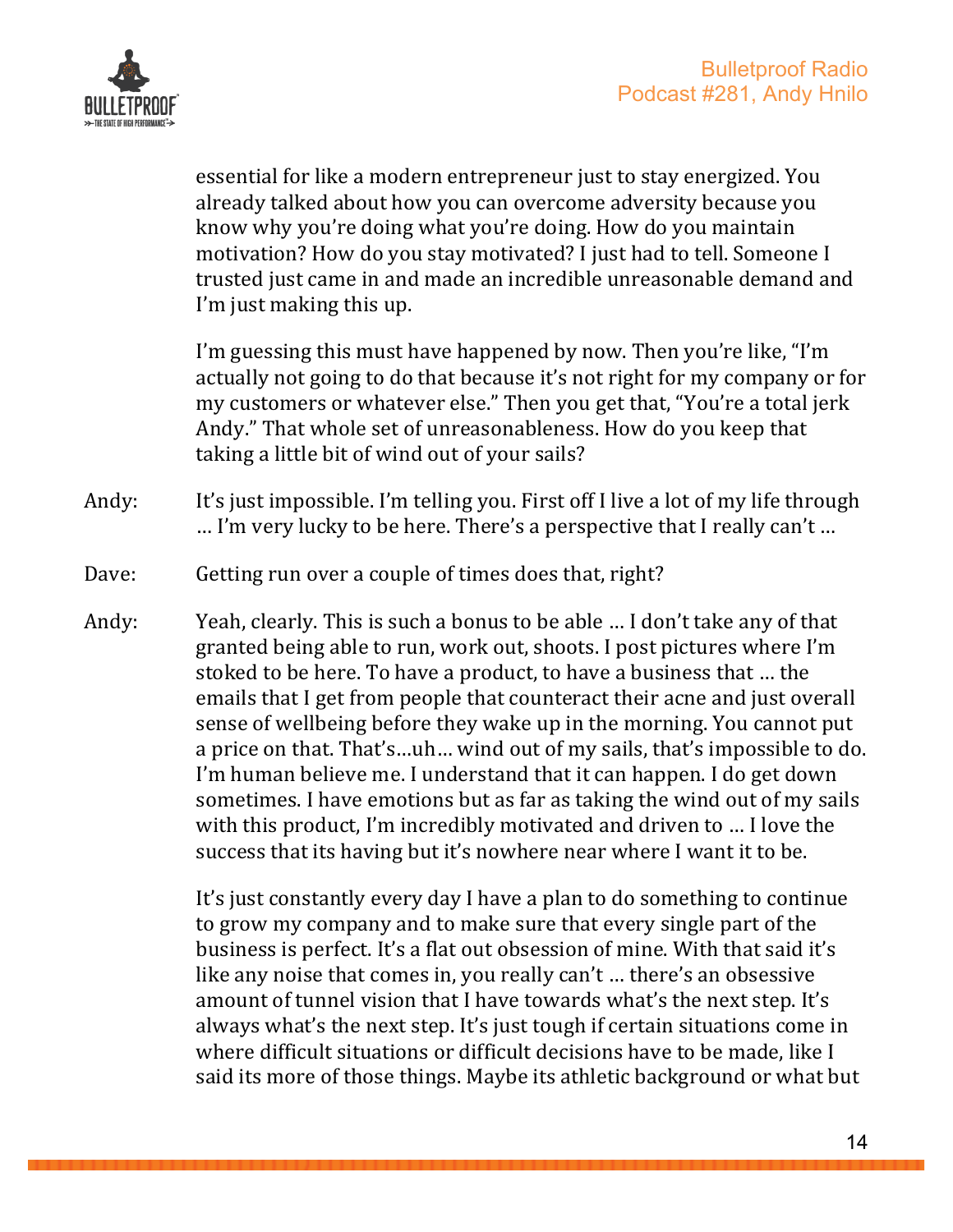

you find a way to handle it and you get it done and you execute and move forward.

Earlier when I said I do my best to keep it simple. That's what I'm truly trying to do. We are only 15 months into this so maybe next year it'll be a little different. Right now I have a set of products that I need to get out that same day. I need to stay on top of fulfillment. I need to make sure that I continue ... my moisturizer took 22 tweaks. We've processed one return off that since December and I didn't even know how to do it. It was through PayPal like I couldn't do it through Shopify. I had to like PayPal personally. It was crazy but it's kind of funny that way.

It's like you spend your time to make a perfect product. You let the customer speak for themselves and then you just stay on top of fulfillment and then bring others on who are going to help expand your brand that I know nothing about as far as digital marketing, search engine optimization, things that are already helping. Like you said if it's something that I'm not good at, I'm extremely aware of my strengths and weaknesses and like let's bring them on board. Let's grow this thing. I really think the mission behind it is something that people responding to and like you said in the story of how Alitura was created.

Dave: You said something else in there too like what it does to motivation when you get those emails from customers. When you're listening to this, if you think it doesn't matter if you leave a positive review or a negative review, I'll tell you Andy and I we read those reviews every one of them. As you get bigger it's harder to do that but I still do it. When you send those emails and you take the time to like, "Hey this changed my life." You're actually directly helping an entrepreneur when you do that.

> If you're like, "Oh I'm having a bad day so I'm going to go out and crap all over some entrepreneur's product or something like that." You got to look in the mirror and ask yourself why you're doing that. You put everything into it when you start a company like that. I guaranty that if you emailed Andy, at his email address that he put up before or its customer service and stuff and said, "I have a problem." You're going to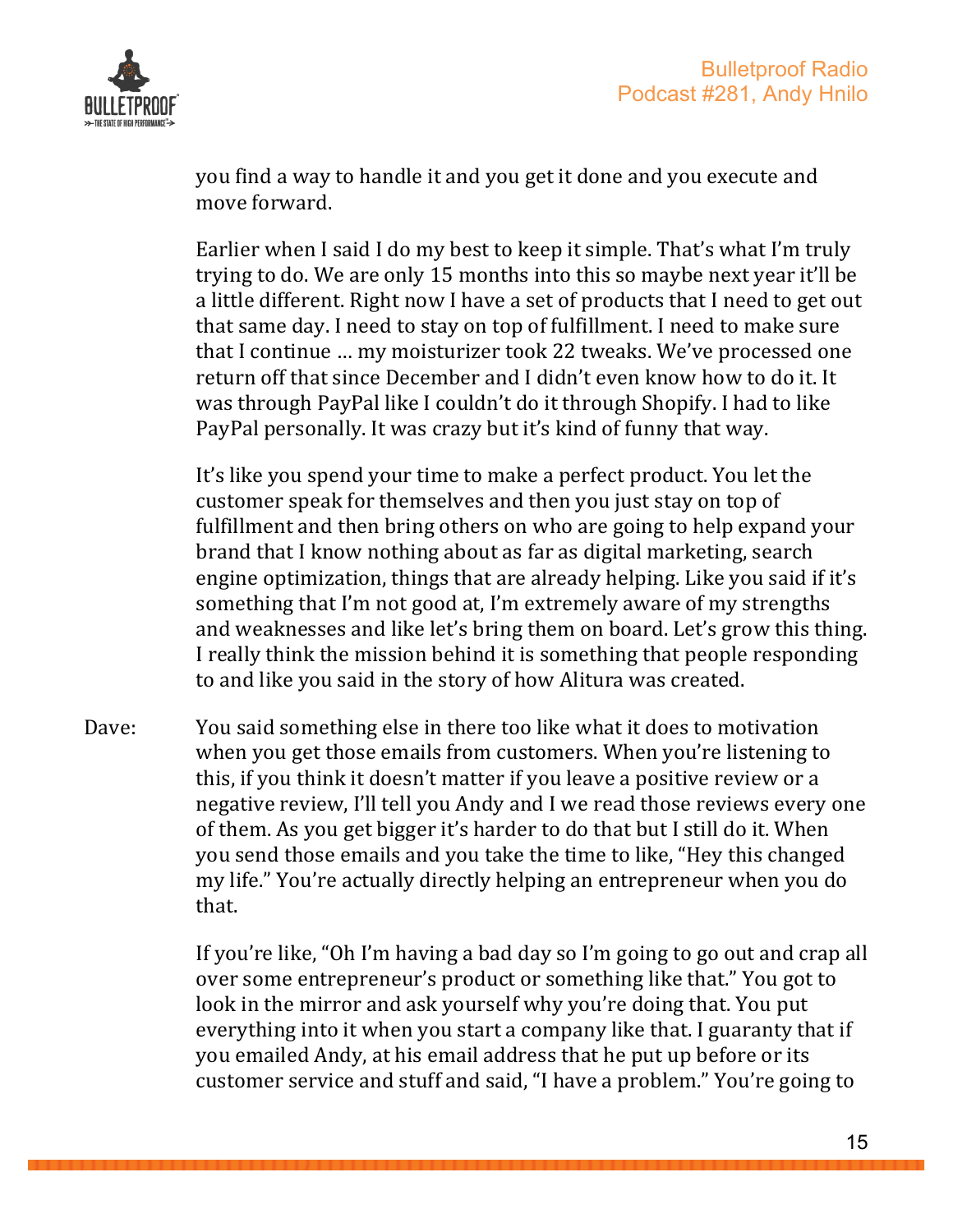

get an answer to it. You go into a public forum and like "This stuff did blah, blah, blah." but there's probably a reason for it. The average entrepreneur, we're here to help. You can help as someone listening when if you really like something if you take 10 seconds to say you like it, actually it motivates.

- Andy: It makes my day.
- Dave: It really does.
- Andy: It validates everything that  $I$  do.
- Dave: It's the antidote to all the haters. Do you get haters? You probably have a few people just for randoms...
- Andy: I had a couple recently and I can never figure it out. Early on in my life I figured out through a mentor how like the mind works with jealousy and stuff like that. Like when I was 15 years old I figure out that it's on them. The person that wants to bring you down truly it comes within on them …
- Dave: It's not about you.
- Andy: Yeah it's not. Believe me I'm human and you have knee jerk reactions. Why would you take the time to bring someone else's product down? Why don't you take that energy and create your own that is better. If you really pick apart my ingredient which really I seriously I find it impossible to do. It's like, why don't you take that time and attention and create your own? It's not even in me to bring down someone else's product ever. Anybody knows that knows it's just a direct reflection of how you view yourself. It's such a trip to me. I never understand ... I never wrote but it's okay. Even with the best response if I was a hater I wouldn't say a thing because it just makes you look really bad. It takes you back to those grade school days.
- Dave: It's like 7th grade. It really is that level of mentality. It's interesting because when I talk ... I've asked a bunch of entrepreneurs including Tim Ferris and Peter Sage. I just had an interview with him. We've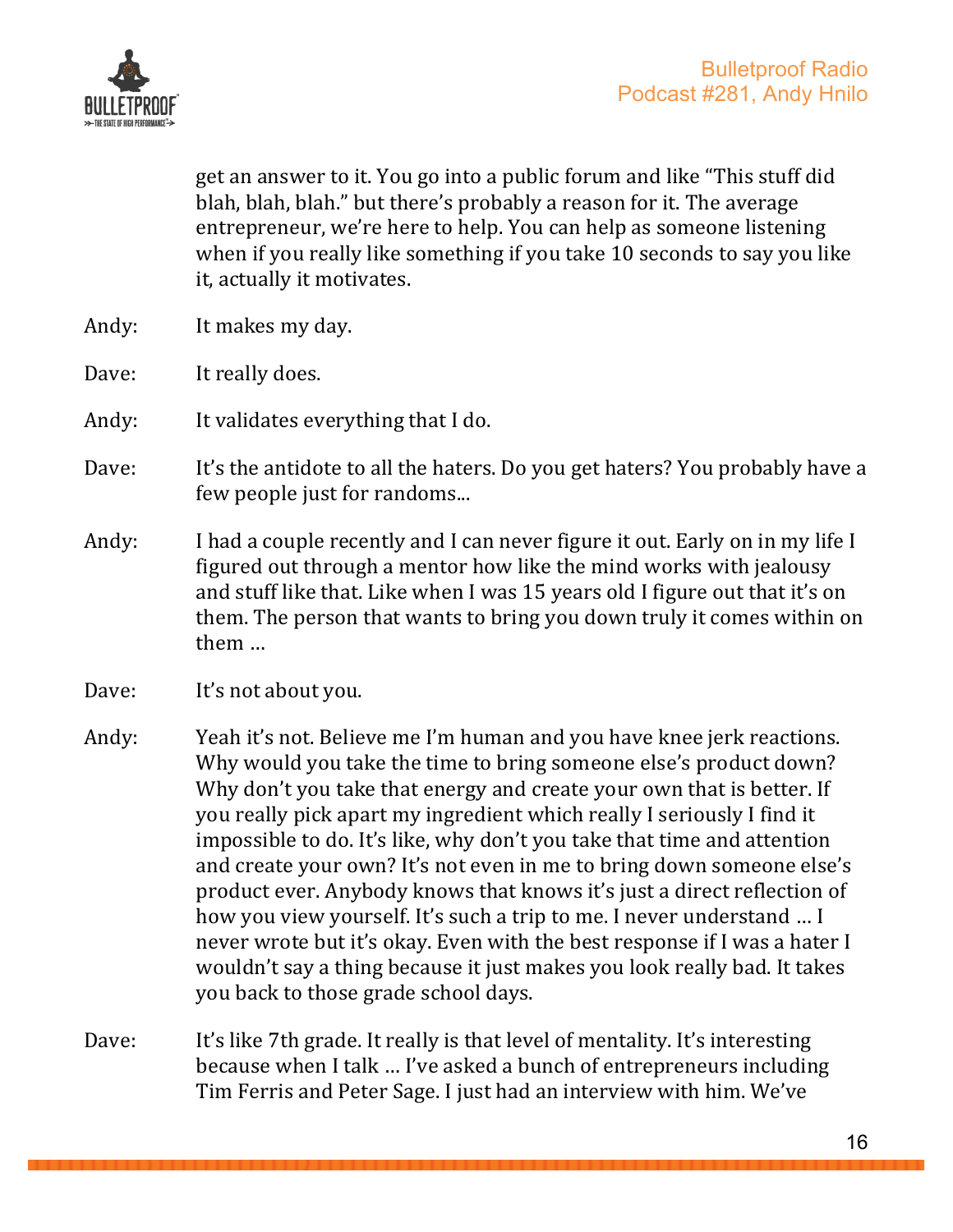

posted a couple of episodes ago. It was really, really popular and the same thing what happens. As you get more successful just random jealous people come out and start saying stuff like that. A lot of entrepreneurs when it first happens is like, "What's the deal with that?" It shakes you. I'm here to do a good thing and it's been recognized but so far you've had a couple of weird people, no big deal but hasn't really taken you out of your game.

Andy: No definitely not. Definitely doesn't take me out of my game. Like I said I'm human. It does bother me because I put everything into this and I know the intention behind it. It's to help people. It's like, "How could you ever say something negative when someone will do like" ... I would do like if I just broke even and you probably don't want to hear this because this is a business part. I'm like it's just a victory for me that someone wants to buy something that I made. Then I'm slowly taking it to turning it to other stages of the business which is great. It's so much fun for me.

> To bring someone down with the intentions ... seriously I just thought of this to help others and to help myself and just found it interesting that someone else would find a product that I created beneficial to their own skin care, their health, their overall sense of wellbeing to have a hater come forward and bring havoc really just goes ... it does rock you a little bit because I put so much into this and it really does matter.

- Dave: It feels personal even though it's not. I found that as Bulletproof became better known that like more and more people did that. There's some professional jealousy and just random people. It was definitely for ... "What's going on?" When I talked to enough of the entrepreneurs, they're like, "Yeah that means you win."
- Andy: It's a good thing. Stop talking about it then you're doing something wrong. It's going to come and it'll probably keep happening.
- Dave: It's not that big of a deal and it's like part of the game. It's an unpleasant part of the game though. The reason I'm asking about it is because with entrepreneurs in early stages like you sometimes it's kind of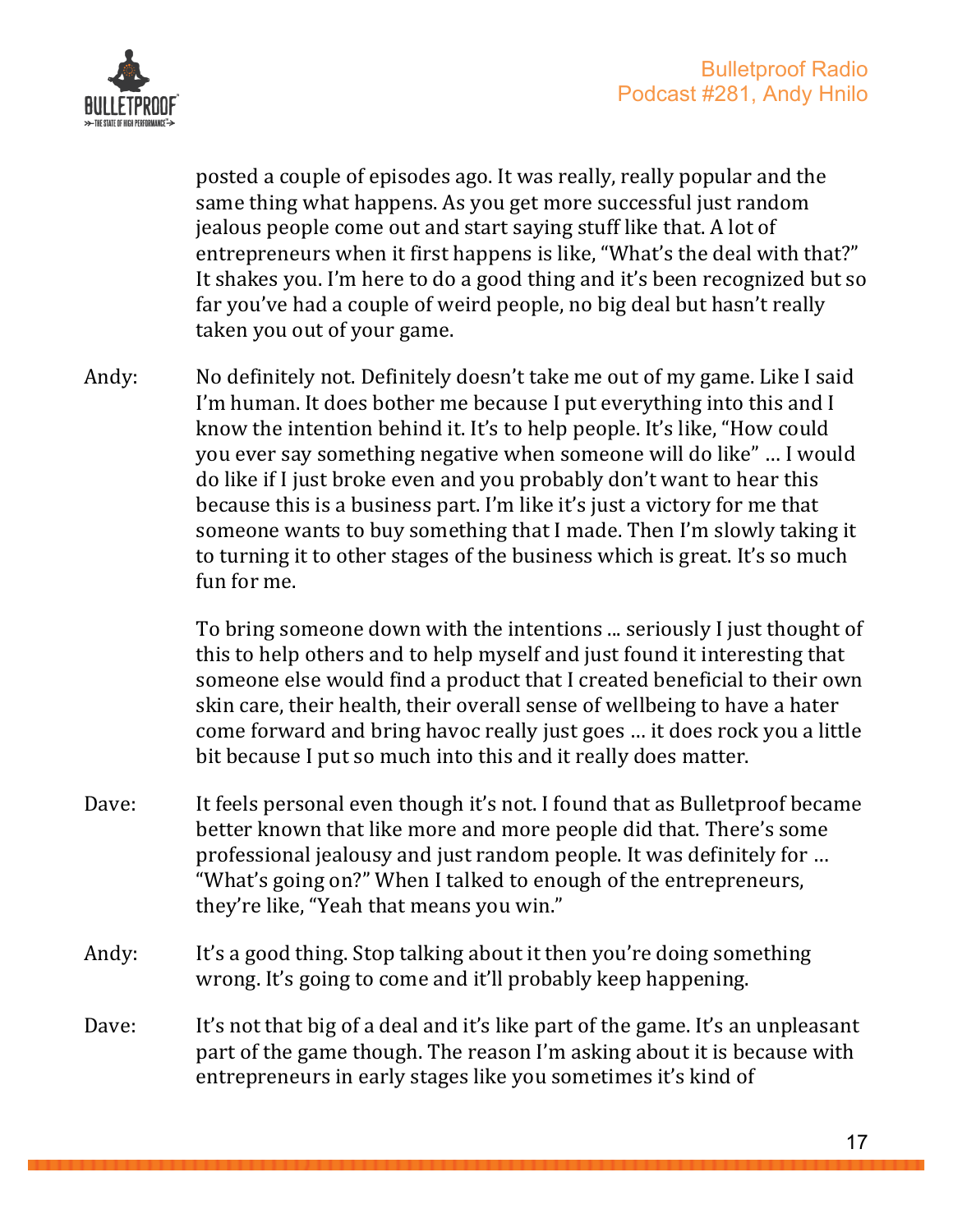

bewildering but you've got a pretty good attitude on that. It's something we haven't talked about in our coaching sessions or anything.

- Andy: It's true.
- Dave: How do you approach really tough business decisions like say international distribution deal or something where you're like you have no idea what to do with it and if you make the wrong decision you could be putting your company at risk or you could be maybe missing out on millions of dollars on sales or something. What is your thought process look like? How do you do that?
- Andy: With exclusivity, you help out a lot with that. In Southeast Asia, Australia, UK they have a lot of people reach out for exclusive agreements. Just doing the math, average orders per month on those various areas has helped me out. It's hard just to go, "Wow these people are offering minimum requirements or minimum orders of the different products." It sounds great but after talking to you it's like, "Listen, you never know if certain areas are going to grow." It's like giving up that exclusivity for that certain broad area.

Australia is my biggest country. Canada is number 2. It's growing big time. Exclusive agreements, you got to watch for that. I would say be very careful. Luckily I have someone like yourself who's been in it and can convey politely like you said to the distributor. Just say, "Look as we grow exclusivity you're going to have to reach a certain amount."

- Dave: You really have to step up.
- Andy: You really going to have to step up, if you're going to ... and then it's on them to market it to that area. The only thing it's a tough decision but if distributors are great but exclusive is the only decision that you got to worry about because that's a big word to use especially in agreements and contracts involved.
- Dave: When you're talking about worrying about it, that's what I'm trying to get to that. You have some employees now. How many employees do you have?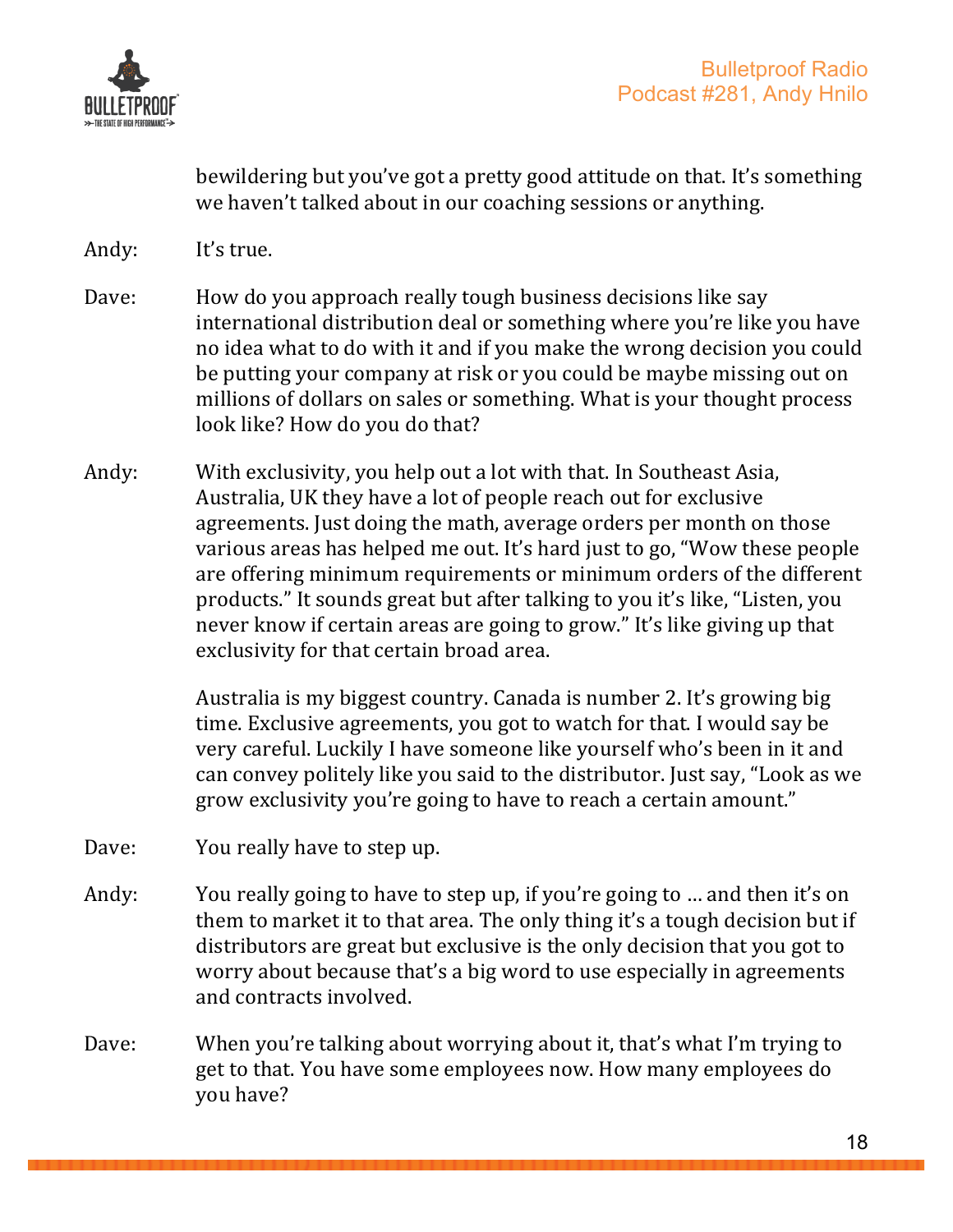

Andy: Total about 8 to 10.

Dave: Some of them are part time and contractors. That's how it always is in startups. You're still pretty small. At the end of the day, you're the guy who makes the call. There isn't like an executive team that gets together and rubs their hands and decides what they're going to ...

Andy: Not it's me, yeah...

- Dave: When you get one of those things that comes in, "I haven't made this decision before. I could make it or I could make it wrong." I'm talking about the specific rung. What's the thought process you go through? Like, "I have a new problem. It's one I haven't solved before." How do you go about solving a new problem like that?
- Andy: I have an advisor like you.
- Dave: Well... I am kind of like an advisor right? You're saying you go to advisors.
- Andy: I would go to an advisor and definitely get help. You got to expand. You got reach out to your network and find out if anybody has a physical product background. Check out your backgrounds from your network if anybody has been there before and done the same thing. I've been fortunate to have a great team that's helped me out with these decisions because everything sounds great. I truly do. Your network has a lot of healthy people, has like a good mind so like a lot of people with that healthy mentality. I don't want to say everybody out there has the best intentions that would be really would be smart me.

For the most part, the people that I work with, the distributors from all around the world have been like it's pretty straightforward. It's like moved forward with a lot of them and it's just look you buy this certain price. Here are the marketing materials. Now it's on them. There are some bad things you really got to worry about as far as copyright, patent, trademark issues, make sure there isn't like an out. Somebody just takes my brand and turns it in their own in Australia so you got to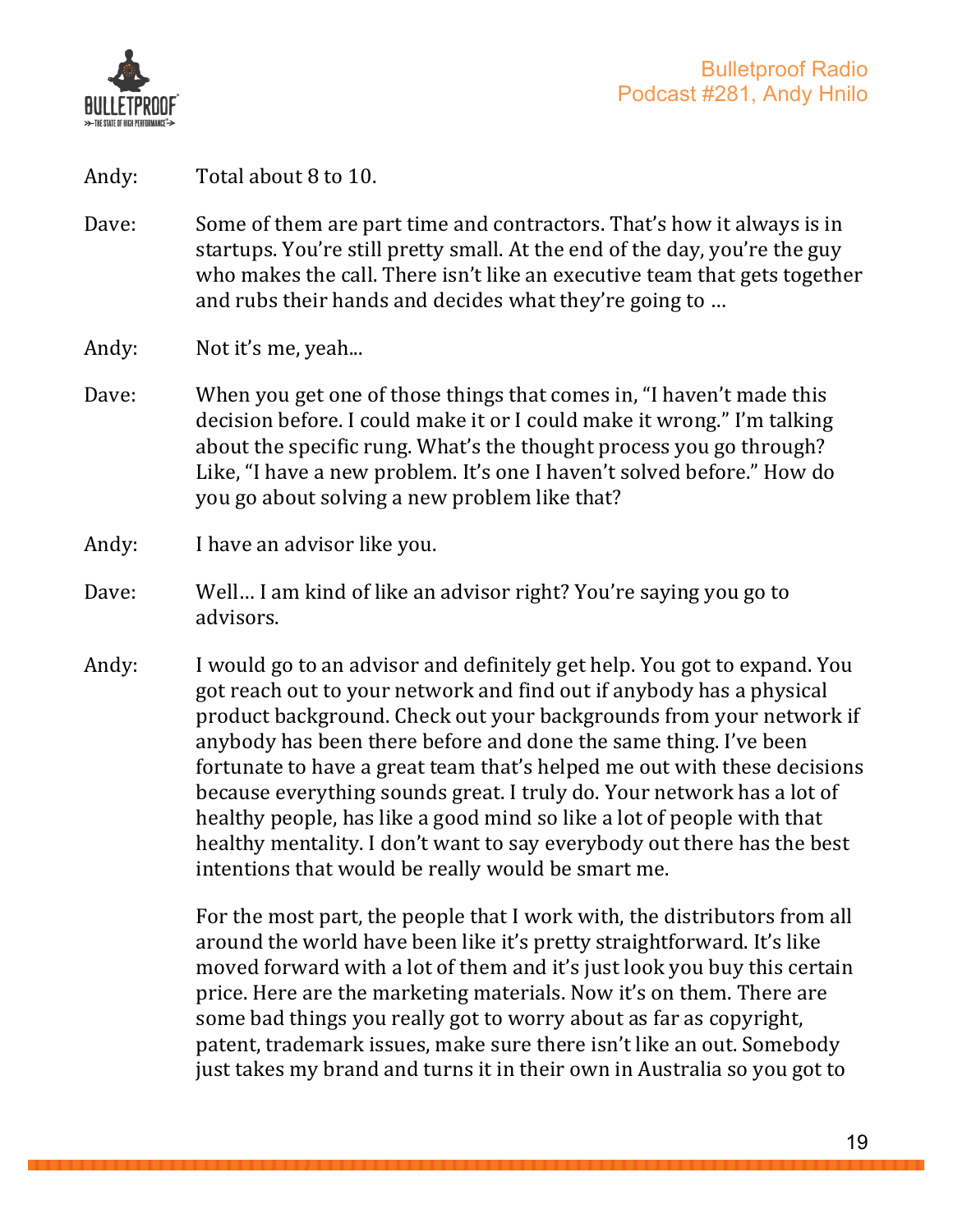

watch that. I have a great legal team that is on top of things and just helps me out. I have a great team that helps me through this.

- Dave: How did you get a great team? You didn't start out as an entrepreneur. You started as a cover model which is maybe the opposite of entrepreneur. How did you build a team? There's a lot of people listening. This is part of the high performance mindset that we're talking about. By the way, how old are you now?
- Andy:  $I'm 33$ .
- Dave: You're essentially mid 30's. You're actually probably different than someone who is starting out in their mid 20's. How did you go about building a team? How did you seek out people you could trust?
- Andy: I went to 4 different colleges and had great relationships with all those different schools. I maintain my relationships. They're there. I was model and actor, ballplayer so as far as with business social media has been huge. Just post here and there about what you're doing, keep people updated. I've had people reach out and go, "What's the skin care the thing you're talking about? I really like your health related post." This is years ago. Those same people, "Hey, what are you doing here?" Those people probably you would never would have known. What am I going to do? Call them and say, "Hey I just want to fill you in what I'm doing."

Social media has been huge. Facebook specifically. Instagram is picking up. Twitter, I don't really see too much use. So little space to write but yeah Facebook has been huge. The people that you never would have thought and don't ... just be tasteful about it but just keep people posted. Keep people informed of what you're doing year after year. Facebook has the same 2012, 2013 you can look back and you can see how far you've grown post wise. Just post tasteful content on what you're doing. Keep people posted.

Dave: Your network will know and then they reach out to you at the right time.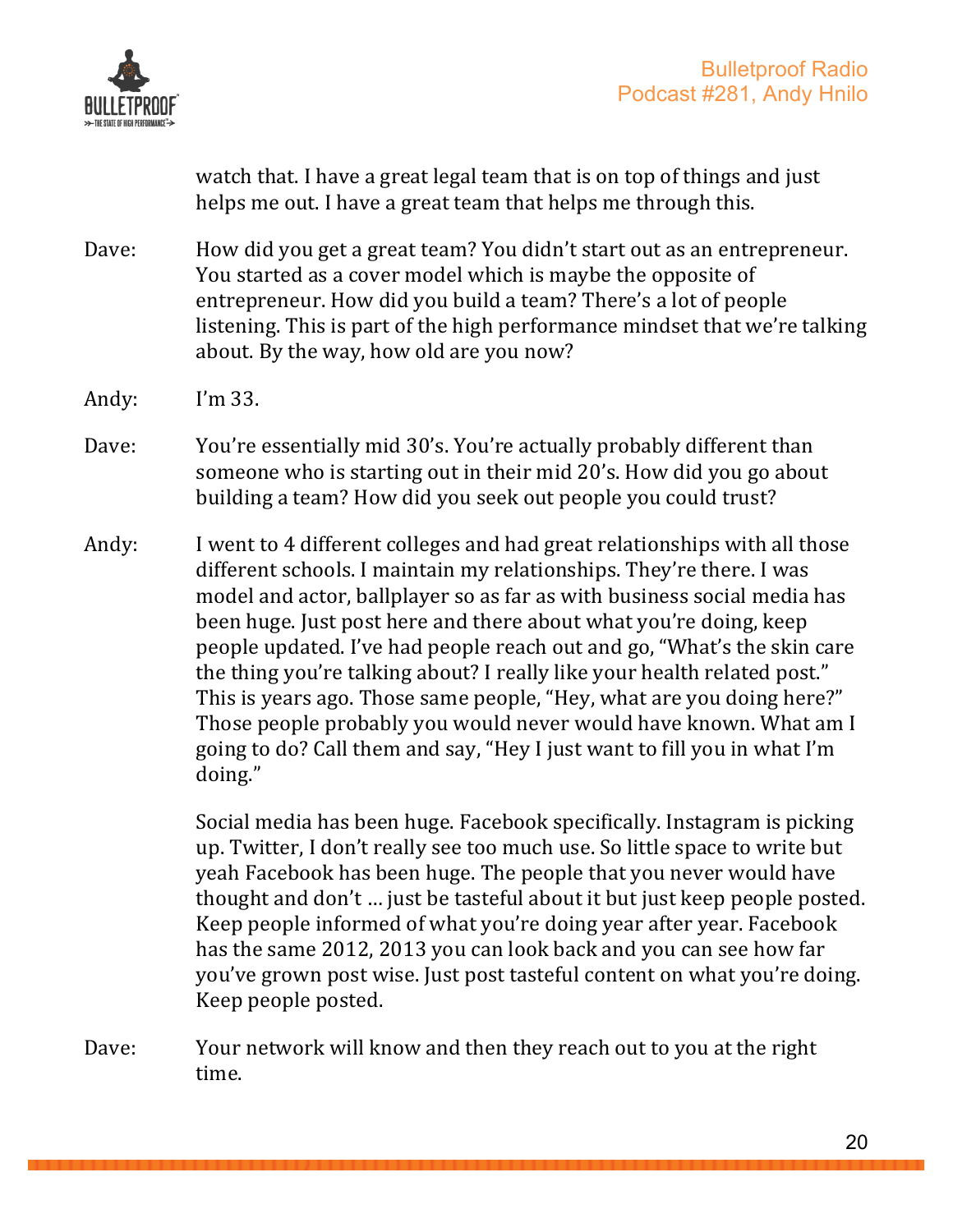



Andy: Exactly. If it works, it'll work. I've been very ... if it works and it sounds great people will reach out to you or you can reach to them. It goes both ways. Just be tasteful about it. If they are your friends they'll be there for you. Like I said I have a great network of people that I would do anything for. It sounds like the people that reach out to me, the people have always want to work with and that's the important thing. They've reached out to me and then want to come forward and here we are in the same team. That's how it worked out with me and just going from like you said from the modeling and entertainment industry stuff to "Hey look I'm also really passionate about health, nutrition, skin care."

> That was one of my strengths. That's one thing that you can control is going into that audition room and looking like your pictures. This mask, I would look identical to. A lot of guys have to put on makeup or they don't eat right or they don't take care of their skin so they don't look like their pictures when they go into that audition room. When you go into an addition room it separate yourself from the other guys or in the casting director's room because you look like your picture. You look healthy and the mask was one thing that I would do religiously to maintain that.

> I just took that and people, "What's the mask you do?" Just post by post turn into order by order turn into where it is now. People started to gain knowledge. It wasn't just in the entertainment industry but I was also really passionate about health, nutrition, overall wellbeing and the accident really helped because a lot of people, bless their hearts, really cared about my health and how I get back and that means a lot to me. It was my responsibility to just give knowledge whatever knowledge may be on what helped me recover skin care wise, health, I'm just here. That's my bonus.

Dave: You have a pretty good amount of energy. You're actually at the sweet spot. There's a lot of people who start their first really successful company in their mid-30's and you can do it when you're 20 or 25. it's just that life has some lessons that usually has to teach you and certainly I was very successful I'm mid 20's but I didn't start the company. I was started in the partner of the company kind of thing and was influential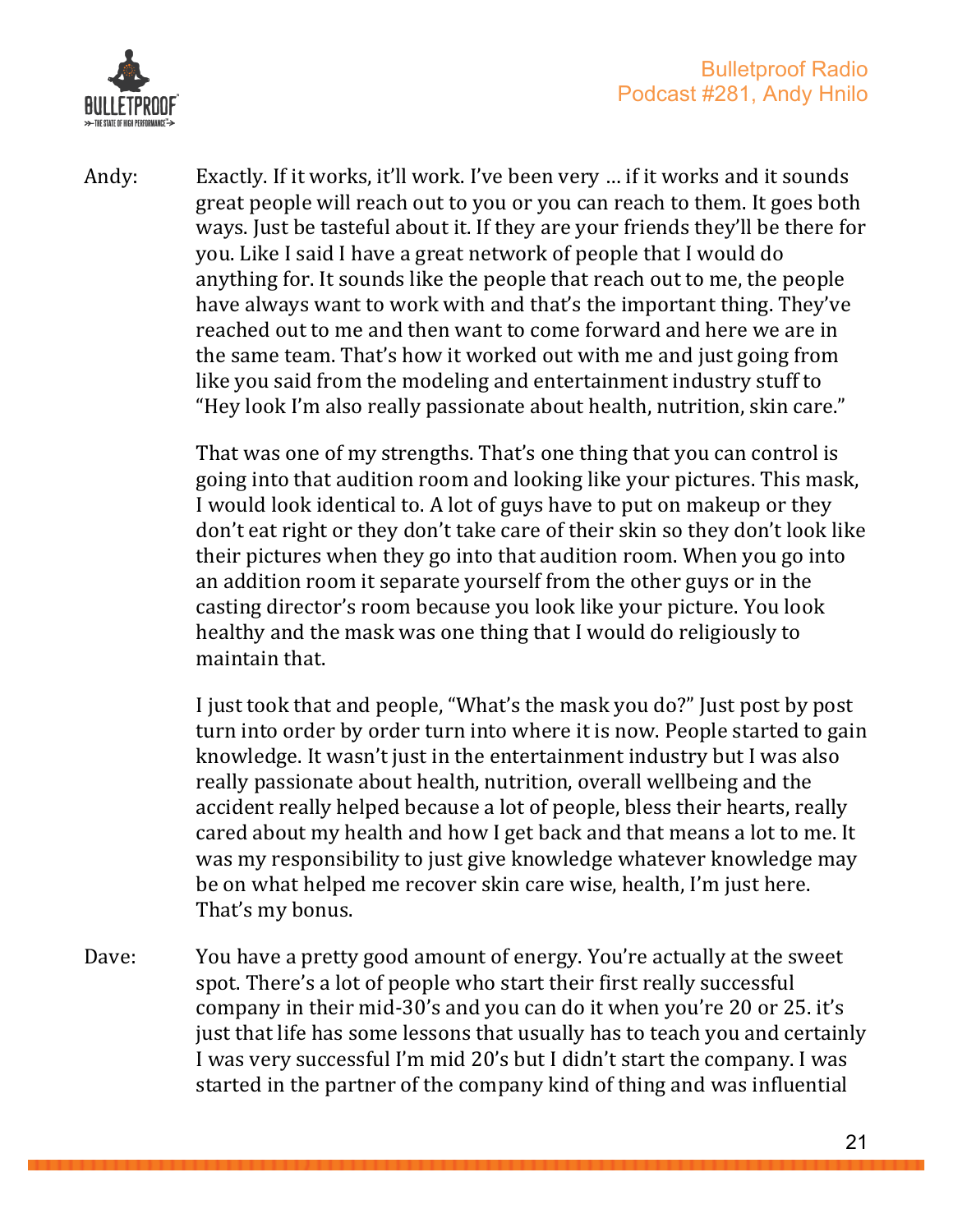

and all but I think I probably would have made a lot of really bad decisions had I not been through the meat grinder quite a few times in corporate America. You don't have the America background in what you've done before. When do you think you're going to decide or will you decide to bring in people who been grizzled veteran business people kind of thing to Alitura to help it grow?

Andy: Absolutely. As I was talking to you, you got to be very aware of your strengths and weaknesses. Product R&D and then the story behind the brand. I'm pretty confident with my knowledge from that aspect and what my intentions are to grow the company and just really surround myself with ... I've been really fortunate to be around people that are successful, have a good heart behind them and are honest. That's how I choose. Look at the track record of these people and that's usually how it's going to work out.

> I'm also not just blind to the fact that I'm very aware of certain situations but as far moving forward with a grizzled veteran and getting someone who's been there and know that side of things, I'm absolutely open to it. I want this to grow. I see so many holes in other companies and other products and it's a competitive side of me that really wants to turn that up to another level and I'm hungry for that.

- Dave: Aside from the initial stuff like Alitura going, our business relationship, you recently took on some more investors. It's a huge thing as an entrepreneur. It's like having sex with someone because you're giving them part of your baby and like its ...
- Andy: That's an interesting analogy
- Dave: It's a personal thing. Like, "I'm going to give some of the stuff. Do I trust this person?" How did you go through the decision process in your mind of saying, "I'm going to give up some of my baby."?
- Andy: That's a great question. Outside of myself, my fist partner that I brought on was ... I entertain a couple of offers that I ran by him going, "What do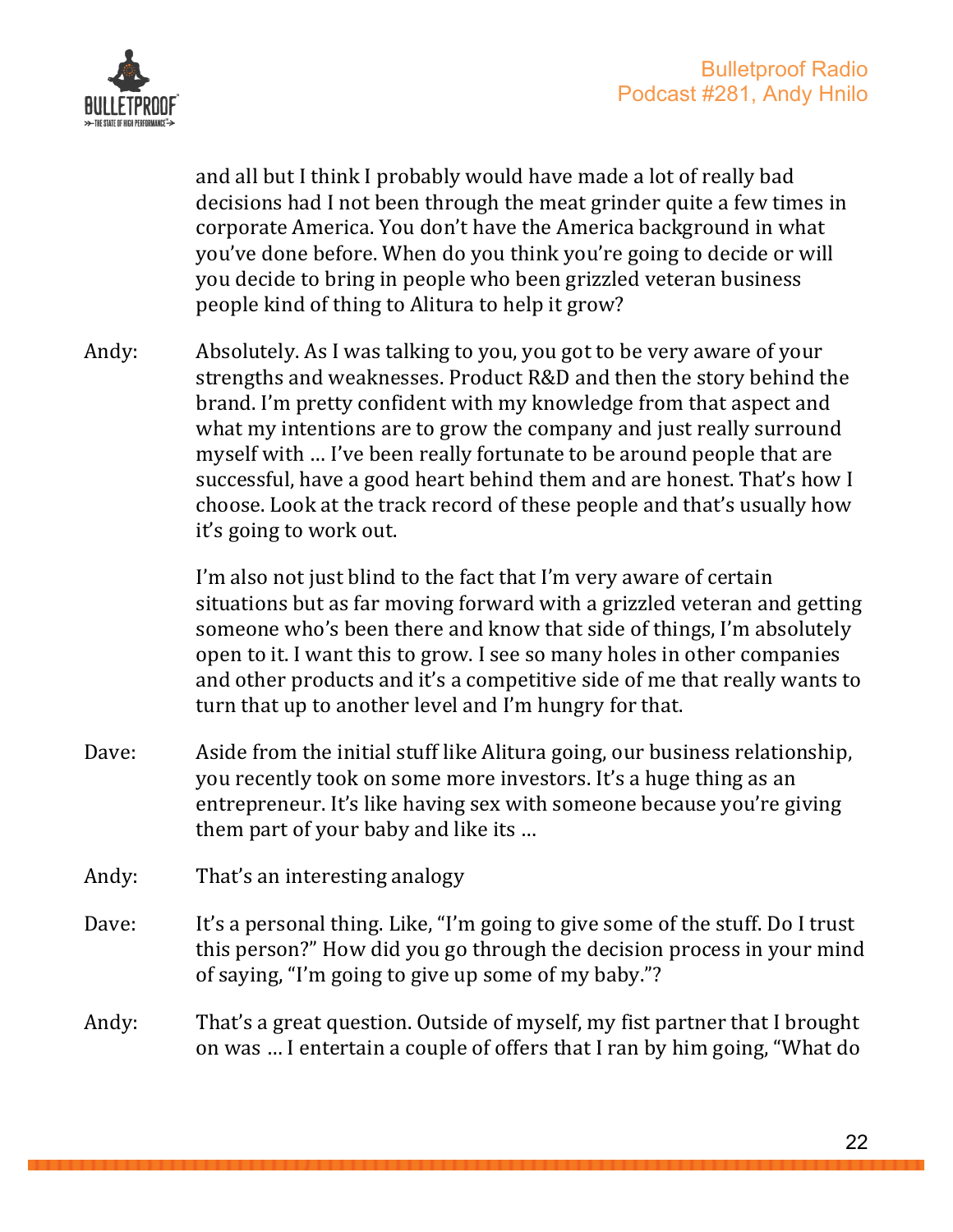

you think man? Should I like you know, you know... Brent, because he's in the finance industry, extremely successful. That's what he does.

Dave: The kind of advisor you want.

Andy: He analyzes investments to his company and he pulls trigger or he says no that's what he does. He's in investments. It's kind of flattering when he came forward after our discussion about these people coming forward to me. He was like, "What if I match their offer?" I was like, "What?" He's my best friend. There's nobody I trust more. I just never really was uncomfortable but since he said I was like there's nothing else more I'd like than to go forward with you. It was awkward for a little bit there and then I was like, "Let's just take this and take this thing to the moon." We did and God it's been so nice. Everyday we're on the phone just hammering out details. We work very well together. Like I said he's in that industry. He's got a network.

> That's the thing. As you bring people along their network based on who they are adds the company especially if they have an investment and interest to growing the company which he definitely does. It went from him to another best friend of mine who is 14 year major leaguer has that network. Just one of the most respected human being and most intelligent human beings. He's a Bulletproof ambassador as well John Baker.

- Dave: I love John.
- Andy: He's awesome.
- Dave: He's great.
- Andy: The year he got drafted 4.0 at UC Berkeley. He's just brilliant. He's a roommate of mine. His story is amazing but we won't get into that. That's for another time. Anyway, it's just like having a team that excites you. This is just my philosophy. Having a team that excites you and that you want to win for and personally holds me accountable every day to prove them right for spending their money that they worked hard for and to my baby and it's now ours. I just like that's how I really want to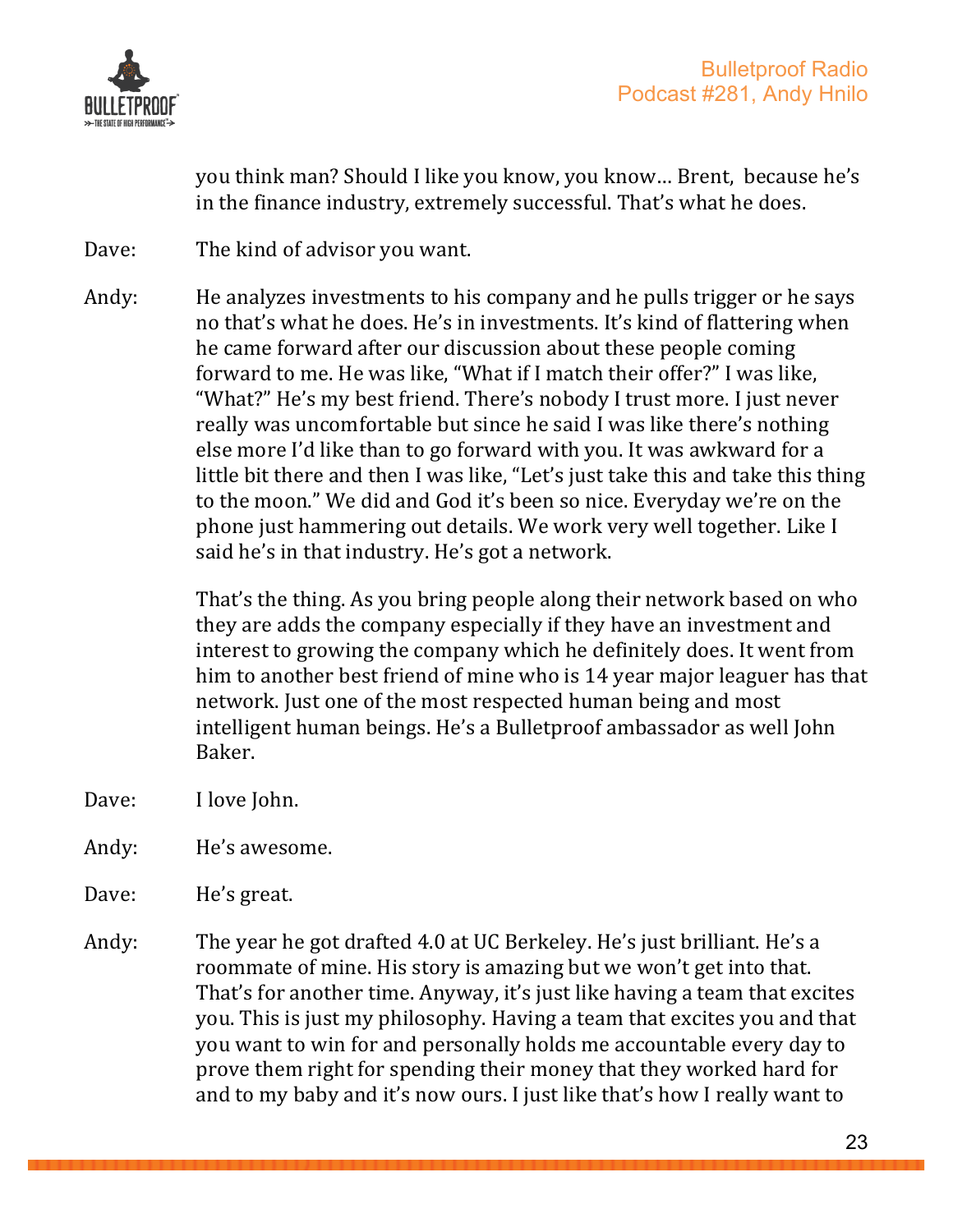

move forward. Obviously I'm open to bringing other people on board that just want to grow the company.

Having that base of people that I love and respect and have for a large part of my life like John, it's just like it's so exciting. I've looked up to that guys since I was a freshman in college and it really means a lot that we would want to be a part of something that I created. It's just adds to the adrenaline. That's what I offer is excitement and it's just bringing that excitement to future products and building the brand. That's how I do it. I get really excited when something new triggers whether it's an ingredient wise or to building new like a ... Right now I'm working on my toner, my night cream cleaners and scrub.

I want to do all these little differentiators. I don't want to follow another ingredient deck from another company. It's all I have. It's like creating your own ... It's my creative outlet. I order oils and extracts all around the world and blend them up myself. I use myself as ... because I have the most sensitive skin ever. A little redness it will be there for a week. I based off of mine and then I go from there and test on my friends and their friends. That's how I do it. I got a little off track there. That's how I move forward with the business.

I have a very good team that I trust and we usually hold meetings with the person that is potentially coming on board. If they like them and if I have a good feeling about it and the numbers are right, then we'll take it to the next step. You can tell a lot by the energy that you're around a lot of eye contact through the opinions of the people that you love and through the energy that I brought to my relationships. My friends they know I'll do anything for them and just a lot of those are the people that are on board my team right now. I think you just bring ... you can win by being honest and trustworthy in business. You can. You don't have to be like this shark. I'm not like blind like in that sense. It's going well so far so good.

Dave: Do you ever get advice to be a shark? Or it doesn't work for you?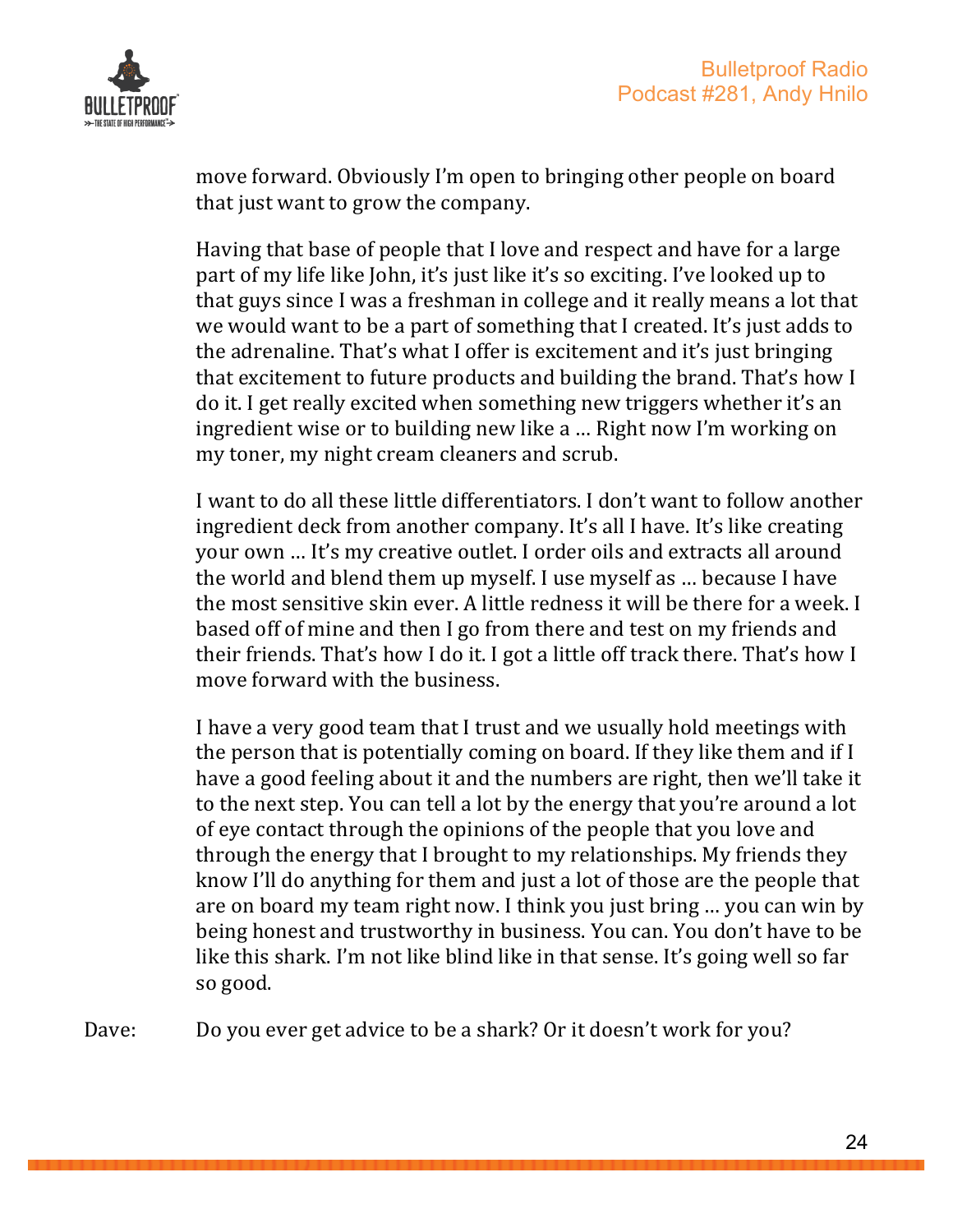

Andy: yeah. I get that advice all the time. "Oh as you grow you got to numbers, numbers. Watch out for the sharks." I understand that. I'm not dumb so they're going to be out there but that's why I have the team that's going to help me out with that. Some people do come in and they see the successful product or whatever and they want to possibly take and that's okay. I'm well versed in situations like that and people like yourself to help me through that and its okay. I welcome it all. I welcome everything. This whole business is extremely important to me and it really excites me. This whole process of just having a physical product business is just great. A year and a half ago I didn't know what I was going to do with my life.

Dave: It's pretty rapid growth.

Andy: Yeah a year and a half.

Dave: A year and a half ago you're kind of a madman when you're like oh yeah every morning I hang upside down that sort of thing. I've got my mask on and you're doing some other stuff. I do a lot of the same things. I'm also a little bit crazy. In fact people who are watching will probably have noticed that you're sitting here in the studio on Vancouver Island the Bulletproof Lab so we're going to do some video after this on the YouTube channel. We're going to go down and do some biohacking. We're going to run currents through and see if we can make you cry like a girl.

> Aside from that, I want to know what changed in your personal routine between pre being entrepreneur and post being entrepreneur because you all those time now you're working harder. When you're basically modeling you have a lot of flexibility. You could spend a lot of energy and time on performance hacking but now you have this tension between "Should I send another order or should I hang upside down for another 2 minutes or whatever?" What do you do different or what do you in the morning? Like walk me through the morning routine. What you do at breakfast, lunch, dinner for some of you you're eating all 3 of those. Just walk me through a normal day. Just give me a few minutes in the life.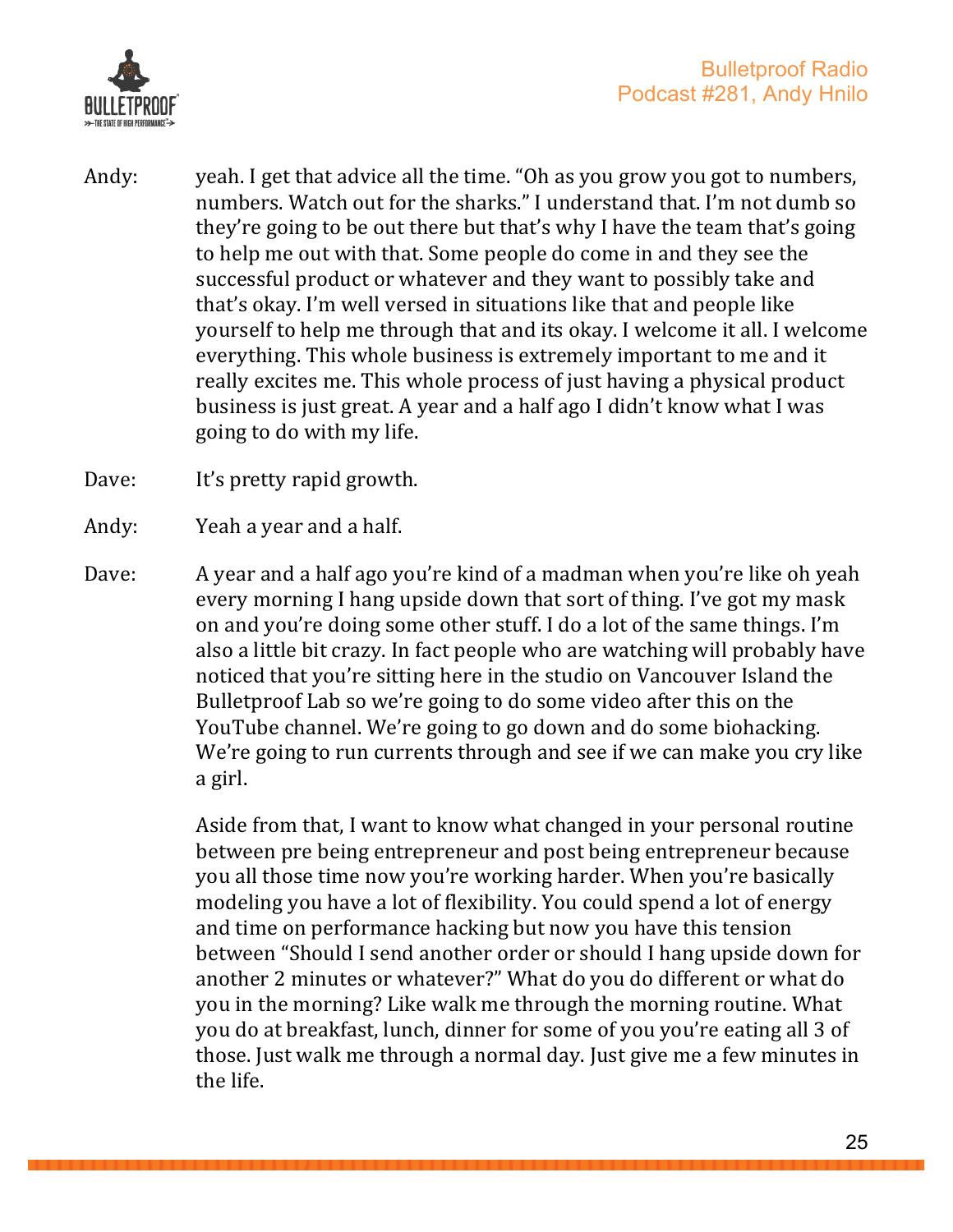

| Andy: | The routine has been tweaked a little bit. I get up earlier. I used to get up<br>7, 7:30. Now I'm 6:30, 6:15. I still bang up the pushups some about 60 o<br>70. It used to be 80 I don't have lots of time. Getting older but I do that.<br>It's hard not to like the music is going. Like I said I work a lot on<br>adrenaline and excitement.                                                                                                                                                                                                                         |
|-------|--------------------------------------------------------------------------------------------------------------------------------------------------------------------------------------------------------------------------------------------------------------------------------------------------------------------------------------------------------------------------------------------------------------------------------------------------------------------------------------------------------------------------------------------------------------------------|
| Dave: | What kind of music do you listen to?                                                                                                                                                                                                                                                                                                                                                                                                                                                                                                                                     |
| Andy: | I love country.                                                                                                                                                                                                                                                                                                                                                                                                                                                                                                                                                          |
| Dave: | Sorry we got to kill the podcast.                                                                                                                                                                                                                                                                                                                                                                                                                                                                                                                                        |
| Andy: | I love country. I also like trance KaskadeDeadmau5, Also I'm really big<br>into electronic music.                                                                                                                                                                                                                                                                                                                                                                                                                                                                        |
| Dave: | You do both. By the way I'm very eclectic but I'm just giving you a hard<br>time.                                                                                                                                                                                                                                                                                                                                                                                                                                                                                        |
| Andy: | No, I love it.                                                                                                                                                                                                                                                                                                                                                                                                                                                                                                                                                           |
| Dave: | I didn't think you're going to say country.                                                                                                                                                                                                                                                                                                                                                                                                                                                                                                                              |
| Andy: | Nah, I just say it takes me back                                                                                                                                                                                                                                                                                                                                                                                                                                                                                                                                         |
| Dave: | You're banging up pushups and there's some guy singing about his<br>pickup truck and his third wife and all                                                                                                                                                                                                                                                                                                                                                                                                                                                              |
| Andy: | It usually is. That's a lot of what the story is involved. Believe it or not<br>it's crazy. Breakup, heart break anyway. I'll go into the kitchen and<br>that's when I make my morning tonic that has been adjusted a little bit.<br>It's a lot of different Chinese herbs, amino acids, anti-inflammatory<br>herbs, supplements and I'll take that down. Then I'll hang upside down<br>in my inversion table which is just straight upside down and let all the<br>nice blood flow start to go to my head. Then I'll get up from there about<br>5 to 10 minutes usually |
| Dave: | You hang for 5 or 10?                                                                                                                                                                                                                                                                                                                                                                                                                                                                                                                                                    |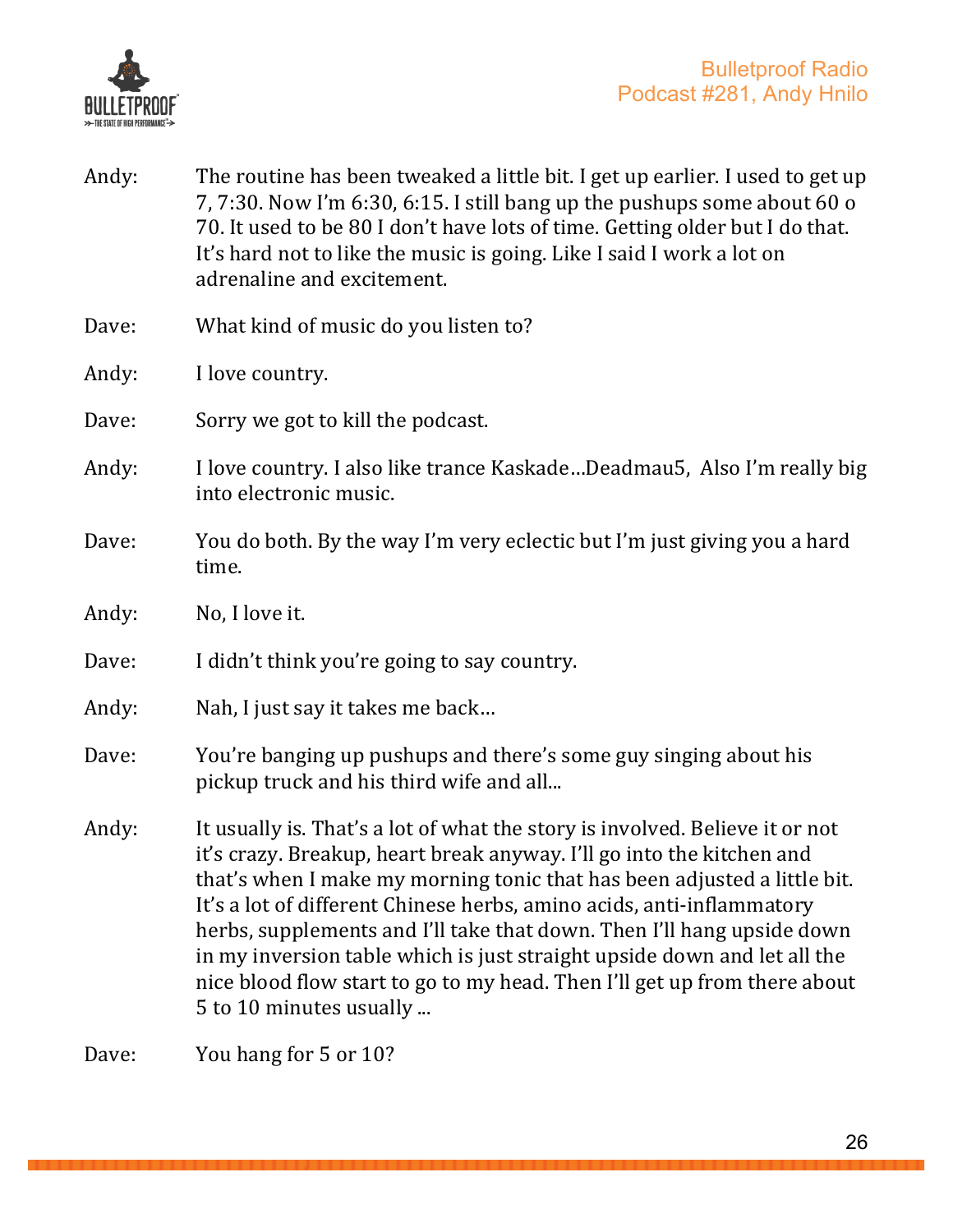

Andy: About 10 and then music still going wake up its before 7 am and then I'm about to make my morning coffee Bulletproof. I've been doing that every day for 3 years.

Dave: It's made you fat.

- Andy: Yeah I let myself go. It's okay. I'll get it back one day. This entrepreneur life just taking a toll total.
- Dave: For people who are driving like Andy has like basically a slab of muscle.
- Andy: I'll go in and do my morning tonic and then the coffee. I do the whole intermittent fasting. That just gets me going. The herbs, my coffee is a little different. I'll do chocolate powder, mocha, cayenne, a little turmeric.

- Andy: The CollaGelatin and then butter, octane oil and then I'm locked in good to go until like 2 pm. I won't eat the night before 8, 8:30 so 17 to 18 hour fast. After that what I'll do is I'll just go straight in say customer service, wrapping the orders. I have a set of boxes small boxes for single orders, bigger boxes for like for the bigger moisturizers just based on family packs. I'll go in. I know where everything is. If I walked in my place it's a little unorganized but I know everything is tape wise or ... banging out orders. I usually get everything done before noon. It's a lot of work. Different emails, talking to different distributors, wholesalers from all around the country, different med spas we're running out of product. It's a lot like I said.
- Dave: Your total time on self prep before you sit it's been an hour. Tonic, hanging upside down, Bulletproof coffee.
- Andy: Hour to hour and a half
- Dave: Do you meditate when you're upside down?
- Andy: I consider that mediation in the inversion table. I'm good.

Dave: A lot of people tweak it.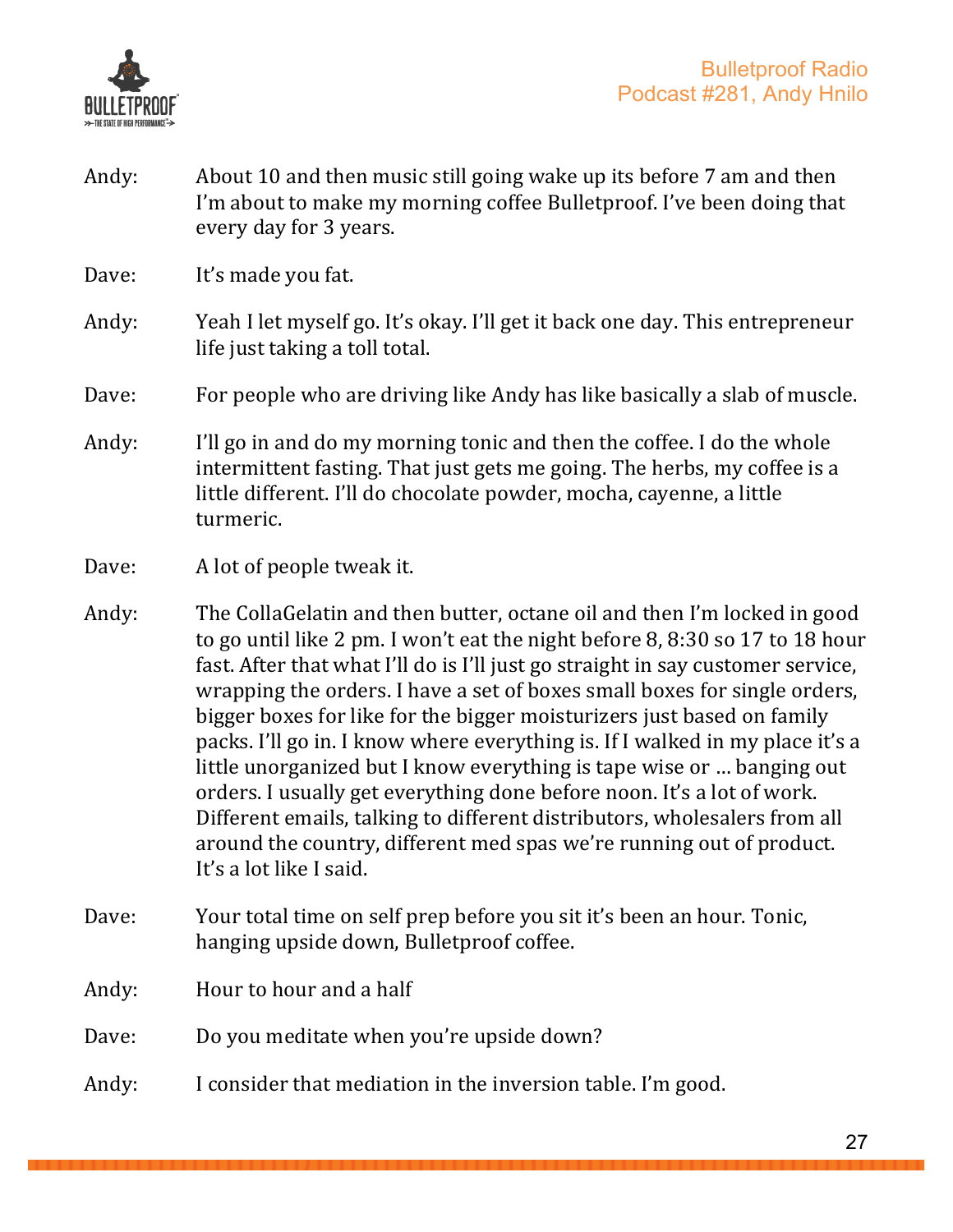

| Dave: | Lunch time, noon comes you're talking about noon. What are you doing? |  |
|-------|-----------------------------------------------------------------------|--|
|       |                                                                       |  |

- Andy: I usually go to the post office if I can. If I'm starving then I'll get my big meal in. Rest a little. I'll take like a 5 to 10, what you guys call it? Caffeine naps. I'm still technically going like from the coffee or whatever but that little 5 or 10 minute nap is great. It regenerates my energy.
- Dave: For lunch, you're eating Bulletproof diet stuff just like lots of fat and some protein?
- Andy: Oh yeah. I'm a big lamb leg steak fan.
- Dave: Love lamb.
- Andy: I love it when they keep the marrow intact from the bone. Trader Joe is starting to cut the bone out now and I think that's best part. Those like nice little stem cells and stuff. The leg steak from Trader Joe's or you'd get it at Whole Foods or where you can get grass fed lambs might go to broccoli, sweet potatoes, beets, fermented vegetables, Himalayan salts so I love to stay mineralized, nourished with all the micronutrients. Then also I'm getting that good fat and obviously some protein from the grass fed lamb and a good amount of fat from things like avocado, guacamole. I'll take a little bit of a nap and it's like you get a whole new fresh day after that. I'm so locked in ready to go. Either if I didn't take the orders out before that then I'll take the orders out and then I'll sometimes get a work out in and then ...
- Dave: What's that work out high intensity ..?
- Andy: High intensity. I super set everything. I don't rest. My work outs are 20, 30 minutes and then I'll go hit the sauna to let out that lactic acid get the circulation going.
- Dave: You have a sauna at home?
- Andy: No at LA Fitness and just release and tone the skin as well. Actually I got this new thing that I do. I use my moisturizer but any good all natural moisturizer will work but when you open the pores ... I read this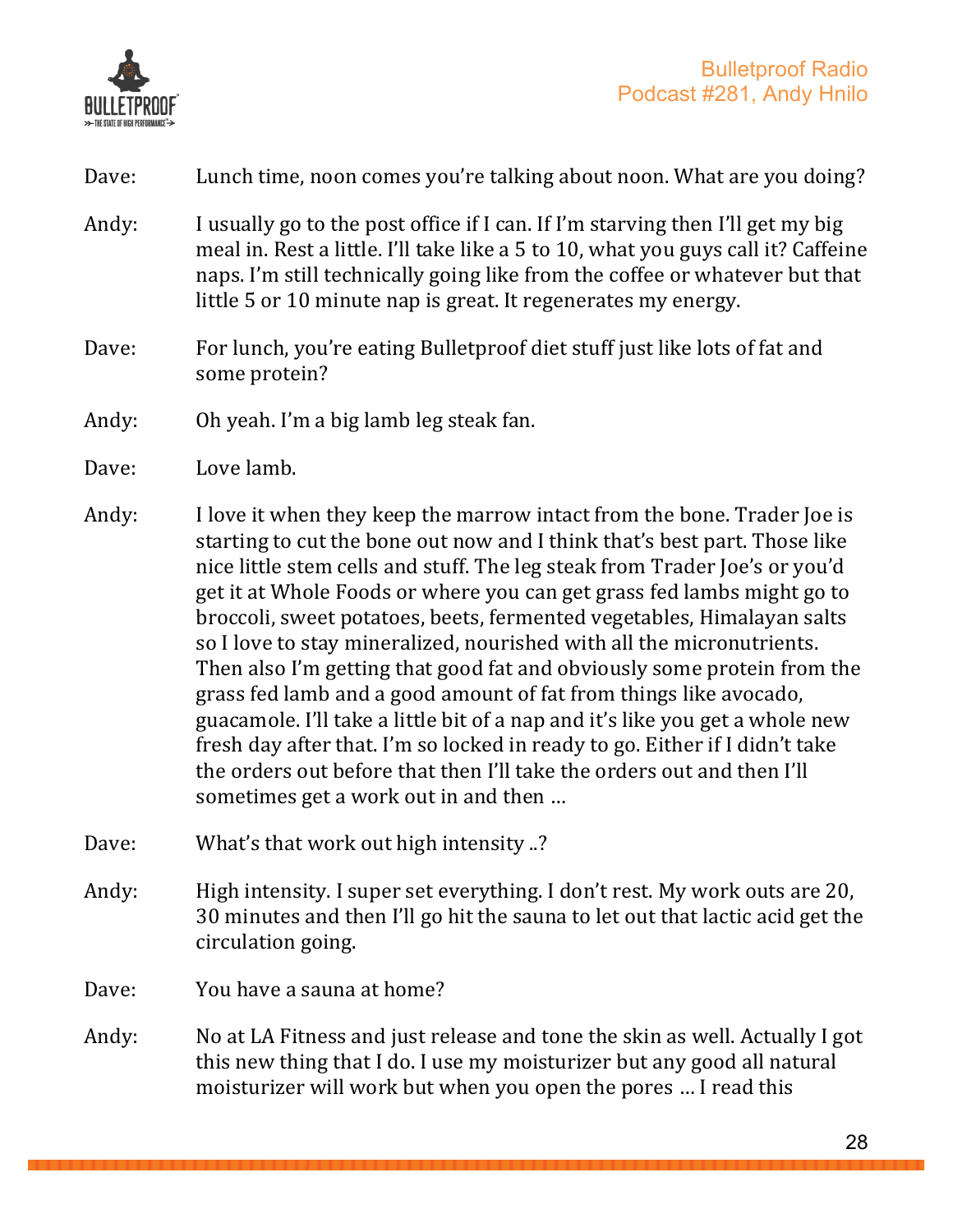

centenarian talk about this. When you open up the pores from the sauna and then you spread essential oils that your body no longer is able to create its really rejuvenating for the skin and extremely moisturizing.

- Dave: You put the moisturizer on before or after the sauna?
- Andy: The first 5 minutes you come out then you apply then you go back ...
- Dave: Towel off the sweat and put it on?
- Andy: Yeah and then you go back in. this is what I do and I noticed from friends that it's extremely effective leaving you with a nice radiant glow. It also extremely moisturizing as well so I use my moisturizer for that. That was an added little thing that I do. I'll work out 2 to 3 times a week and then I'll wrap that up. Eat another meal. I'll usually do after working out I like to do a shake because I just had flesh protein meal of the lamb and so I'll keep something soft. Either a shake or eggs and then usually if it's a shake I'll go ... now my new one is a half a can of cold coconut milk. I'll add the CollaGelatin. Scoop the collagen protein and then I'll add a scoop of upgraded whey, a little bit of stevia to taste it. I'll add half a bag of wild blueberries. You'd go to Trader Joe's to find all the stuff almost beside the Bulletproof stuff.
- Dave: They're on Whole Foods though by the way.
- Andy: The ...
- Dave: Bulletproof stuff.
- Andy: Bulletproof at Whole Foods? All of that? Collagen too?
- Dave: Yup.
- Andy: Congratulations.
- Dave: Thanks. It depends on which market. I think we got southern California now. It just came out like this week.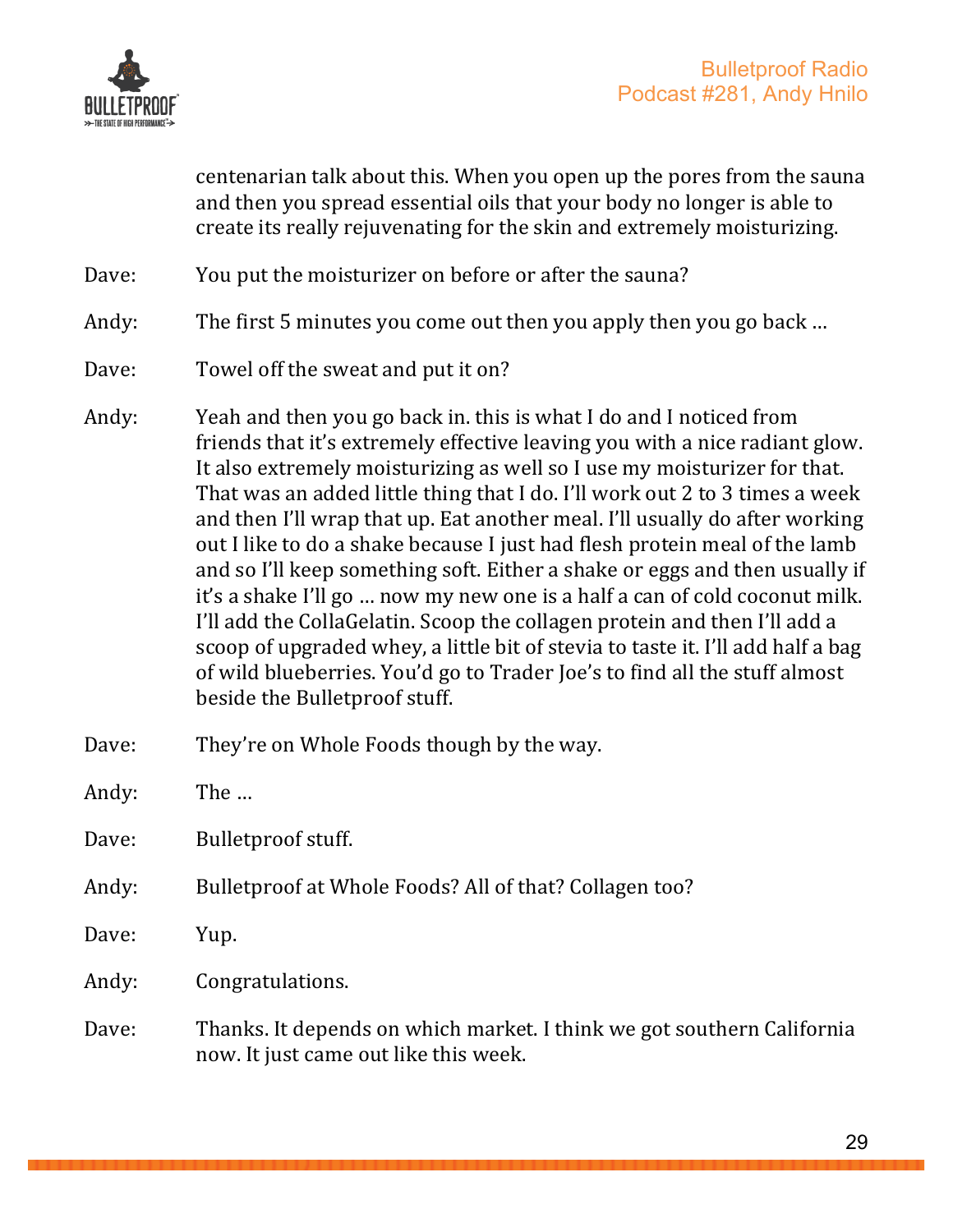

| Andy: | That's huge. Congratulations.                                                                                                                                                                                                                                                                                                                                                                                                                                                                                                                                                                                               |  |
|-------|-----------------------------------------------------------------------------------------------------------------------------------------------------------------------------------------------------------------------------------------------------------------------------------------------------------------------------------------------------------------------------------------------------------------------------------------------------------------------------------------------------------------------------------------------------------------------------------------------------------------------------|--|
| Dave: | 109 of all their stores right now.                                                                                                                                                                                                                                                                                                                                                                                                                                                                                                                                                                                          |  |
| Andy: | Man that's awesome.                                                                                                                                                                                                                                                                                                                                                                                                                                                                                                                                                                                                         |  |
| Dave: | I didn't mean to plug it                                                                                                                                                                                                                                                                                                                                                                                                                                                                                                                                                                                                    |  |
| Andy: | That's awesome.                                                                                                                                                                                                                                                                                                                                                                                                                                                                                                                                                                                                             |  |
| Dave: | I'm just stoked                                                                                                                                                                                                                                                                                                                                                                                                                                                                                                                                                                                                             |  |
| Andy: | I think a lot of people don't do fruit. I like a little wild blueberries.<br>There's something about them. I think that they're nutrient dense.<br>They're loaded with antioxidants.                                                                                                                                                                                                                                                                                                                                                                                                                                        |  |
| Dave: | There's a good argument for them.                                                                                                                                                                                                                                                                                                                                                                                                                                                                                                                                                                                           |  |
| Andy: | Yeah. Also they're frozen so they add a little texture and coldness to the<br>shake. Blended it up. It's better than any milkshake that I've ever had. I<br>know my sister would laugh because I don't want sweets that often. I<br>like everything a little bit sweet. She thinks it's like, "Oh it's only because<br>you don't eat sweets." The stevia shakes make sure the coconut milk is<br>cold. Keep it in the fridge and then all those  it satiates me. It's like<br>everything just gets sucked into what I need from my work out. I like to<br>do that within 30 minutes of working out and it's just what I do. |  |
| Dave: | What do you do before bed?                                                                                                                                                                                                                                                                                                                                                                                                                                                                                                                                                                                                  |  |
| Andy: | Before bed I'll do a night time tonic and it's a little different. I'll do<br>calming herbs like pearl, GABA same thing arginine, glutamine, collagen,<br>protein again depending. If I worked out that day, if I worked out that<br>day I really think you know because I think it's important to repair<br>obviously skin care health as well but it's just extremely mineralizing.<br>Bone tissue, skin, connective tissue I think that's something that we<br>really need to take care of as we age. My knees, my elbows, I'm good<br>right now and I want to maintain and so the gelatin collagen or things            |  |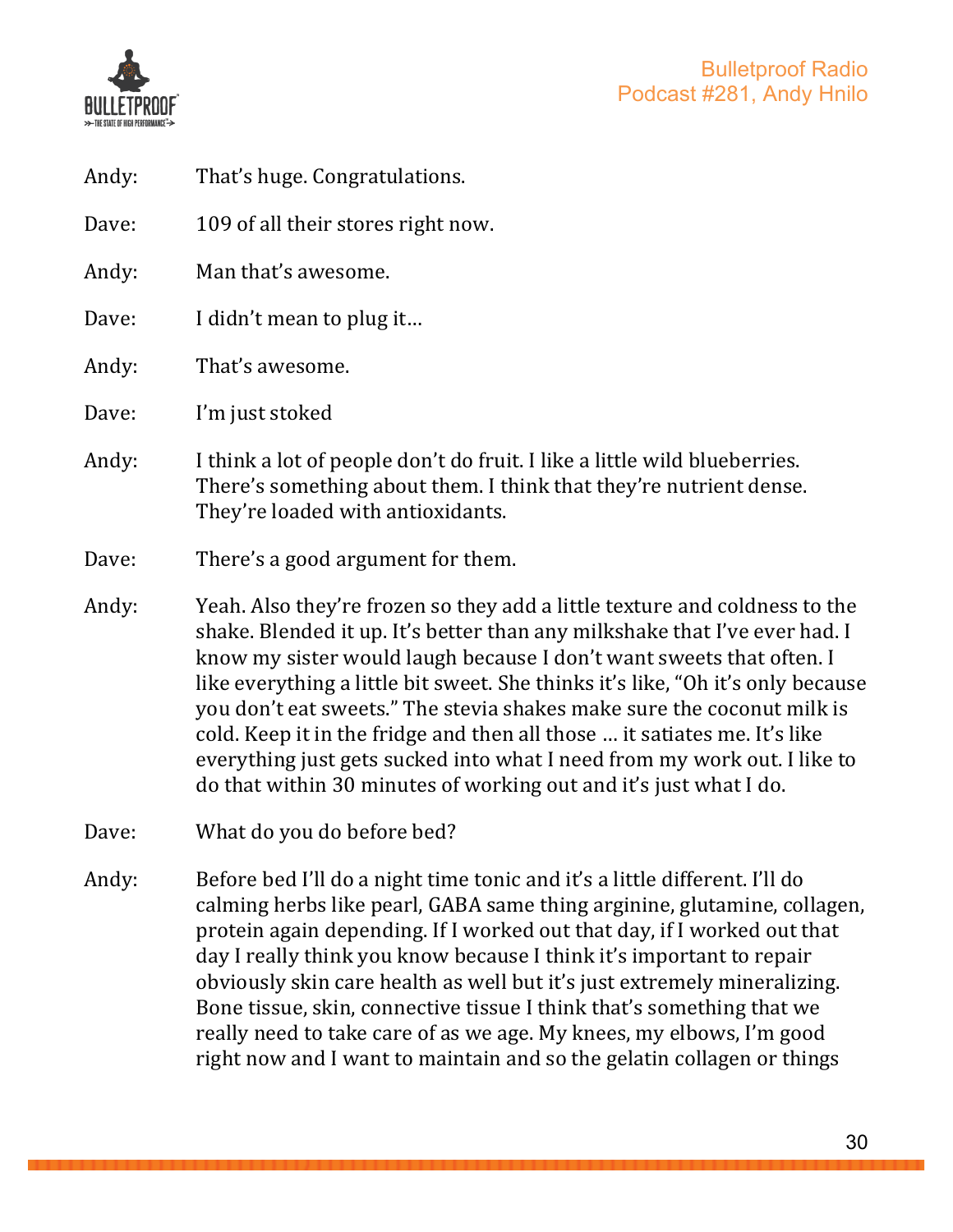

that I notice really counteract that. Things like serrapeptase nattokinase I heard you talking about that so I started loading up on both of those.

- Dave: It's really amazing.
- Andy: It's great. Vitamin K2, do a nice vitamin C, lutein, proline and just a branch chained amino acid that just really replenishes. I'm all about just replenishing nutrients lost and minerals that are lost as we age and through the toxins that we're breathing in through just general wear and tear put our body through. That's what I'll do. And I do use the bulletproof mat.
- Dave: The induction mat.
- Andy: That's effective. I'll do 3 magnesium tablet and it's just the same thing. Like you said as an athlete it's all about being consistent with the routine I've noticed. You can be consistent your results if you're putting in a consistent diligent routine that works for me. I've noticed that. It's like Groundhog Day to some but I love it. The results are there because I'm just putting in this constant thing that's just  $\ldots$  I saw you, you post something about wearing the same thing every day. It's just like a uniform. I'm starting to wear this shirt a lot. That's what I do. I'll switch it up every now and then maybe try to see the beach or something or maybe go watch a movie but really this is my life.
- Dave: It takes a lot.
- Andy: It's my life and I've read an article recently. Your social life is going to intertwine with your business life. My business life is my life. I was given a chance to have a successful company and it's on me now. That's what excites me.
- Dave: Awesome.
- Andy: Thanks.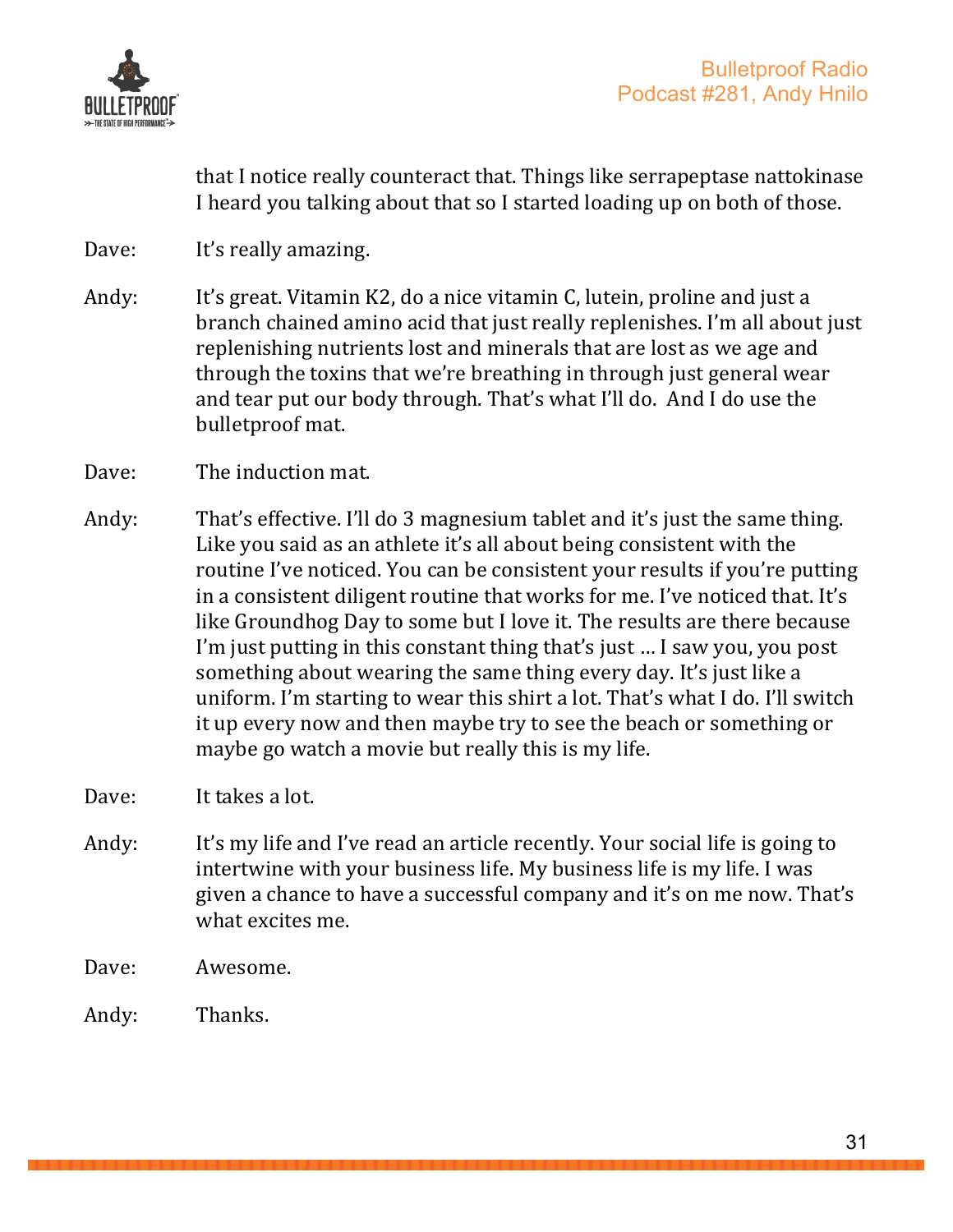

- Dave: Normally I ask people top 3 things. You've been on enough time maybe even more than 3 times. I'm going to switch things up a little bit. Your top 3 recommendations for a new entrepreneur who wants to kick ass.
- Andy: I would say number 1, this is my personal it may not be somebody may not agree but at all personal cost create the best product whatever it is. People respond to that attention to detail. Regardless of cost, that attention to detail purity of ingredients that can only ... that's what I do as far as something. I'm into physical product so without regard to my cost I want to put the best product out there.
- Dave: You have to do the best.
- Andy: Yes. That's number 1. Number 2 your customer are everything so maintain perfection with that. I've thousands of customers but hopefully I get down the road where it's like tens of thousands. It's not going to be but I really ...
- Dave: You always do your best.
- Andy: Always do your best of perfecting customer service. As a customer myself I love the fact that I get a product within a few days and they reach out. You see now like everything matters like that as far as customer service. As far as the third one search your network and your friends just keep it to yourself. You don't want to be too needy about it. Hey I need this but really search your new of friends because it's larger than you can imagine. If you need help in certain area, put together a heartfelt email or information and go and look. "This is what I need. This is what I'm doing so far. I've noticed you're ..." If you need help in certain area that you feel I've noticed people respond to like I need help in the digital marketing search engine optimization I definitely still do.
- Dave: Now that you said you're going to get like 50,000 people who don't have skills emailing you saying ...

Andy: Yeah.

Dave: It's hard to find a good one but we'll talk about that.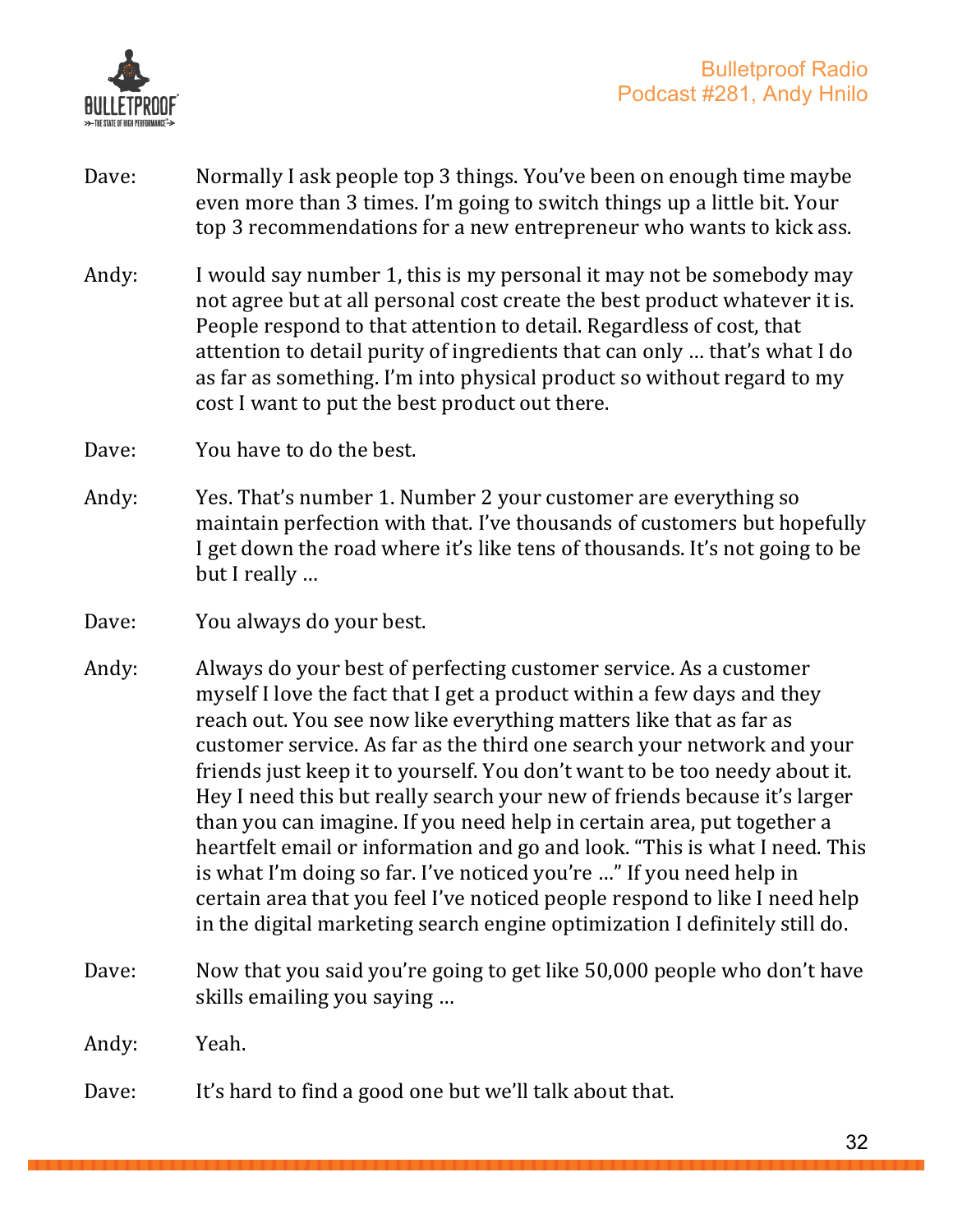

- Andy: Really set down and expand your network for things that you may be lacking because they're there. A lot of the times people it will be more economical that way working with people that you know. They'll have more invested because it's a friend that they're working for. I've had really with my website I had a really good friend of mine help me out with that. It's fun working with a childhood friend going forward. Expanding your business. Take a look at your network and see who can help you out.
- Dave: Awesome Andy. What's your url? Where can people learn more about Alitura?
- Andy: Alituranaturals.com, A-L-I-T-U-R-A Naturals N-A-T-U-R-A-L-S.com and I'm on Facebook at Any Hnilo. Twitter at Andy Hnilo. Instagram at Andy Hnilo and then ...
- Dave: Hnilo is H-N-I-L-O.
- Andy: Andy, last name H-N-I-L-O and then Alitura Naturals on Instagram and Facebook.
- Dave: Sweet! Now we're going to do something different. If you're watching video on YouTube you can hang out and we're going to have a series we'll edit this out but Andy and I are going to go basically tear up the Bulletproof labs here. We're going to do all sorts of crazy biohacking. I'm pretty sure that you're going to cry at least once. We'll put you on electricity and you're going to just like be even more vainy than you are now. It's going to be fun. We're going to record the whole thing so you can just check it out for fun.

If you're listening in your car and you want to check it out later just hit the bulletproof executive YouTube channel and you'll get the special extra content just because it's fun. Have an awesome day. Thanks for listening. If you like the podcast head on over to Andy's website, check out what he's got. He's building some really amazing skin care things

Andy: Thanks Andy.